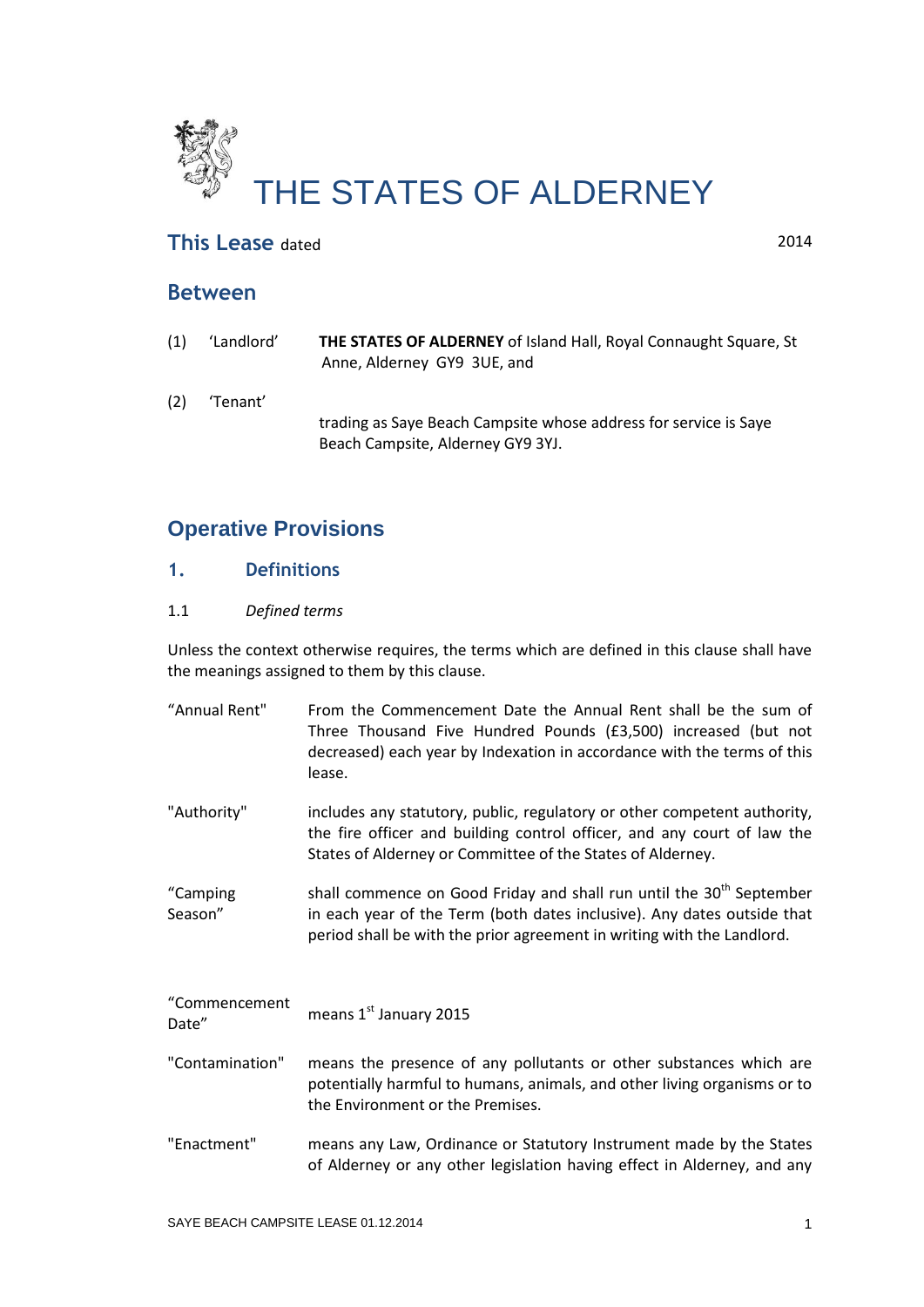rules, regulations, instruments, orders, bye laws, schemes, codes of practice or directions or other subordinate legislation made issued under or deriving validity from any such Law Ordinance Statutory Instrument or legislation.

- "Environment" means any of the following media: air, water, media within buildings or other natural or man-made structures above or below ground and any living organisms (including humans) or ecosystems;
- "Environmental Laws" means any applicable Enactment or laws, including without limitation any common law, statute, statutory instrument, treaty, regulation, directive, decision, by-law, circular, guidance plan, order, notice, demand, decree, injunction, resolution or judgement which relate to Environmental Matters and which are in force or effect from time to time.
- "Guarantee" means a guarantee from one or more persons who are reasonably acceptable to the Landlord.
- "Hazardous Substances" means any poisonous, noxious, dangerous, hazardous, radioactive, toxic, flammable, corrosive, or explosive materials or substances or any constituent or any mixture of any of them (including without limitation any petroleum or petroleum derived substance) and/or any other materials or substances that are regulated under any Environmental Laws;

"Health and Safety Legislation" means the Health and Safety at Work (Alderney) Law 1997 and any other health and safety Enactment which the States of Alderney or other relevant body may from time to time implement.

- "Index" means the Guernsey Retail Prices Index excluding mortgage interest (GRPIX) published by the States of Guernsey, but if that index ceases to be published then such other indicator of inflation reasonably selected by the Landlord that is similar to the GRPIX.
- "Indexation" shall have the meaning set out in Schedule 3.
- "Insured Risks" means the risk of loss or damage caused by such other risks as the Landlord may from time to time reasonably consider appropriate for the Tenant or Landlord to insure including but without prejudice to the generality of the foregoing fire, flood, lightning, storm, tempest, earthquake, landslip, subsidence, heave, explosion, impact, aircraft and articles dropped from them, riot, civil commotion, malicious and accidental damage, terrorist activity, sprinkler damage, bursting or overflowing of water tanks, pipes and apparatus; to the extent that insurance against such risks may ordinarily be arranged with an insurer of good repute at a commercial rate and subject to such excesses, exclusions, limitations and conditions as the insurer may impose.

"Interest" means interest:

(a) before or after any court order;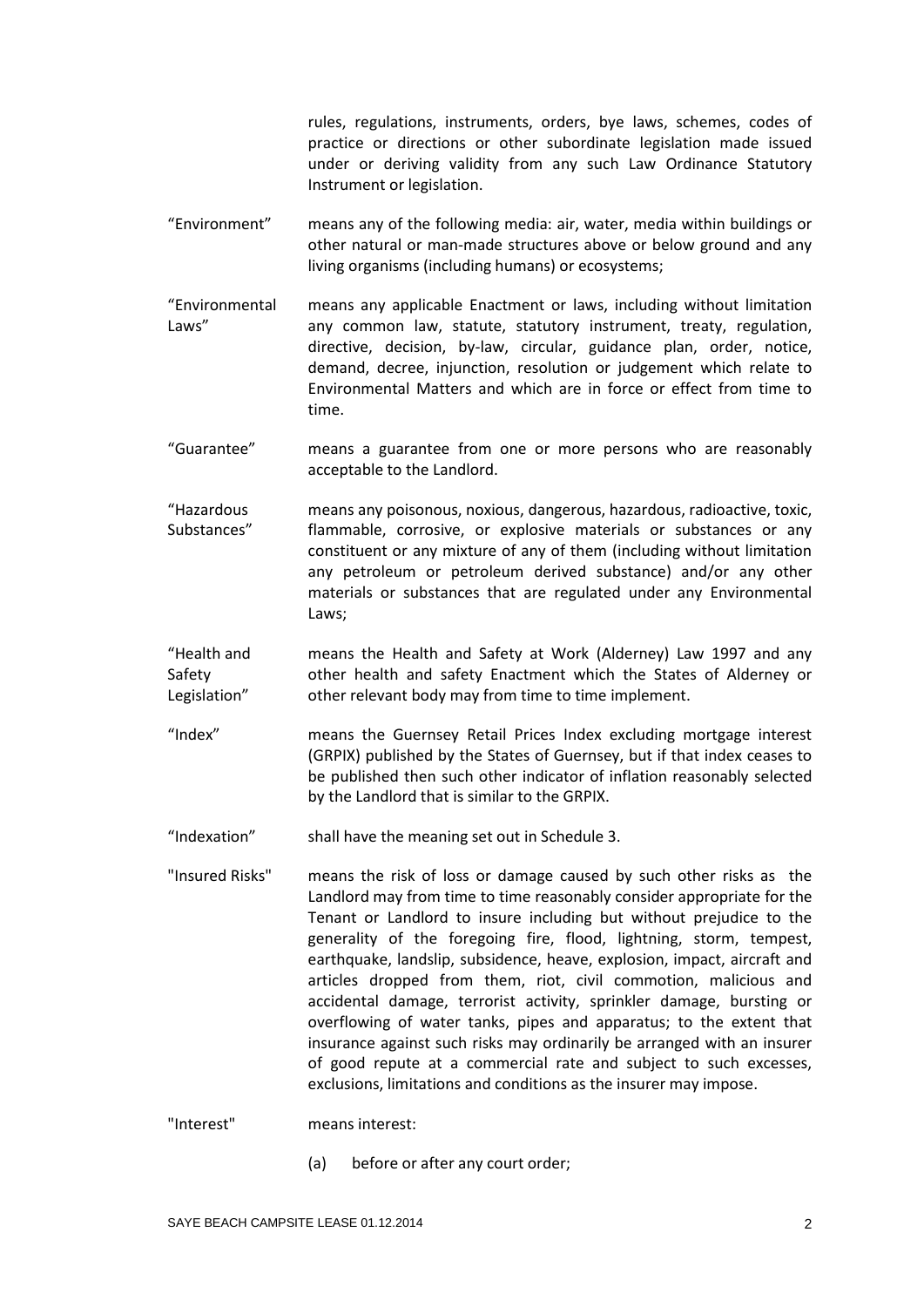|                             | (b)                                                                                                                                                                           | from the date on which a payment falls due to the date on which<br>it is paid;                                                                                                                                                                                                                                                                                                                                                    |  |
|-----------------------------|-------------------------------------------------------------------------------------------------------------------------------------------------------------------------------|-----------------------------------------------------------------------------------------------------------------------------------------------------------------------------------------------------------------------------------------------------------------------------------------------------------------------------------------------------------------------------------------------------------------------------------|--|
|                             | (c)                                                                                                                                                                           | at the rate of 2.5% per annum above the base lending rate for the<br>time being of The Royal Bank of Scotland plc or such other UK<br>clearing bank as the Landlord may from time to time nominate in<br>writing;                                                                                                                                                                                                                 |  |
|                             | (d)                                                                                                                                                                           | calculated on a daily basis and compounded on the usual quarter<br>days.                                                                                                                                                                                                                                                                                                                                                          |  |
| "Landlord"                  | means the States of Alderney but also includes any other person for the<br>time being entitled to the immediate reversion to this lease.                                      |                                                                                                                                                                                                                                                                                                                                                                                                                                   |  |
| "Landlord's<br>Surveyor"    | means any professionally qualified surveyor (who may be an employee<br>of the Landlord) appointed by the Landlord to act as its surveyor for any<br>purpose under this lease. |                                                                                                                                                                                                                                                                                                                                                                                                                                   |  |
| "Permitted Use"             | means use of the Premises as a campsite for the public during the<br>Camping Season and uses reasonably ancillary to camp site activities.                                    |                                                                                                                                                                                                                                                                                                                                                                                                                                   |  |
| "Plan"                      | means the plan attached to this Lease.                                                                                                                                        |                                                                                                                                                                                                                                                                                                                                                                                                                                   |  |
| "Planning<br>Legislation"   | means all Enactment's relating to planning and development including<br>The Building and Development Control (Alderney) Law 2002.                                             |                                                                                                                                                                                                                                                                                                                                                                                                                                   |  |
| "Plant"                     | means all the apparatus plant machinery and equipment within the<br>demised area from time to time.                                                                           |                                                                                                                                                                                                                                                                                                                                                                                                                                   |  |
| "Premises"                  | means the land and buildings at Saye, Alderney shown for identification<br>purposes only edged red on the Plan.                                                               |                                                                                                                                                                                                                                                                                                                                                                                                                                   |  |
| "Rent<br>Restrictions"      | means any restrictions on the right to review or recover rent imposed by<br>any Enactment.                                                                                    |                                                                                                                                                                                                                                                                                                                                                                                                                                   |  |
| "Rent Suspension<br>Period" | means any period in which the Annual Rent is either reduced or<br>suspended in accordance with clause 6.4 of this lease.                                                      |                                                                                                                                                                                                                                                                                                                                                                                                                                   |  |
| "Repair Notice"             |                                                                                                                                                                               | means either a notice issued by the Landlord to the Tenant specifying<br>any repairs, cleaning, maintenance or decoration that the Tenant has<br>failed to undertake in breach of the terms of this lease and requesting<br>the Tenant to remedy any such breach within one month or such longer<br>period as the Landlord may reasonably specify in the circumstances, or<br>sooner if urgent action is required;                |  |
|                             |                                                                                                                                                                               | or a notice issued by the Tenant to the Landlord specifying any repairs,<br>ground works, maintenance, decoration or refuse collection that the<br>Landlord has failed to undertake in breach of the terms of this lease and<br>requesting the Landlord to remedy any such breach within one month<br>or such longer period as the Tenant may reasonably specify in the<br>circumstances, or sooner if urgent action is required. |  |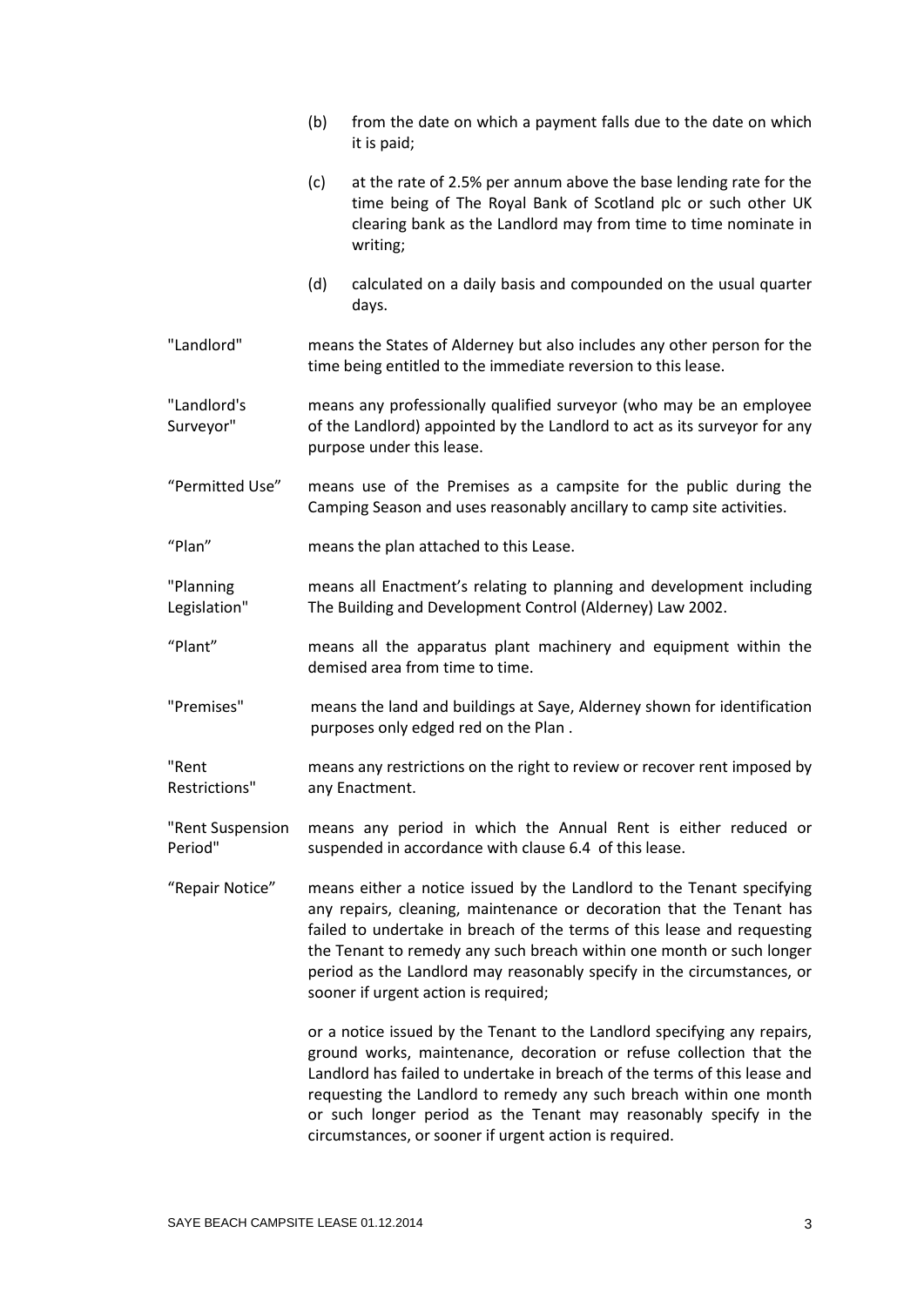"Review Date" means  $30<sup>th</sup>$  September in each year of the Term.

- "Services" means all forms of energy, drainage, water, telecommunications, soil and other substances.
- "Service Media" means any media for conducting Services, together with any ancillary apparatus.
- "Sign" includes advertisements, hoardings, notices, plates, placards, posters, stickers, flags and all other forms of signage

"Statutory Requirements" means any existing or future notices, orders, directions, requirements and schemes imposed on the owner or occupier of the Premises by any Authority under any Enactment.

- "Term" means the term of 5 years commencing on the Commencement Date and expiring on 31st December 2019 (both dates inclusive). If the Commencement Date is later than 1st January 2015, the length of the term will be reduced with the expiry date remaining as 31st December 2019.
- "Working Day" means any day other than a Saturday, Sunday or public holiday in Alderney.

#### *1.2 Interpretation*

#### 1.2.1 *Approvals and consents*

Any reference to the approval or consent of the Landlord means an approval or consent which is in writing and which has been signed by or on behalf of the Landlord.

#### 1.2.2 *Clauses*

Unless this lease states otherwise, any reference to a clause is a reference to that clause of this lease.

#### 1.2.3 *Covenant not to do an act or thing*

Any covenant by the Tenant not to do an act or thing shall include an obligation not to permit that act or thing to be done.

#### 1.2.4 *Termination*

References to the termination or end of this lease mean the end of the Term, however it occurs.

#### 1.2.5 *Encumbrances*

References to encumbrances includes all covenants, conditions, exceptions, reservations, easements, rights, interests, privileges, profits, restrictions, stipulations, servitudes and other matters affecting the Premises.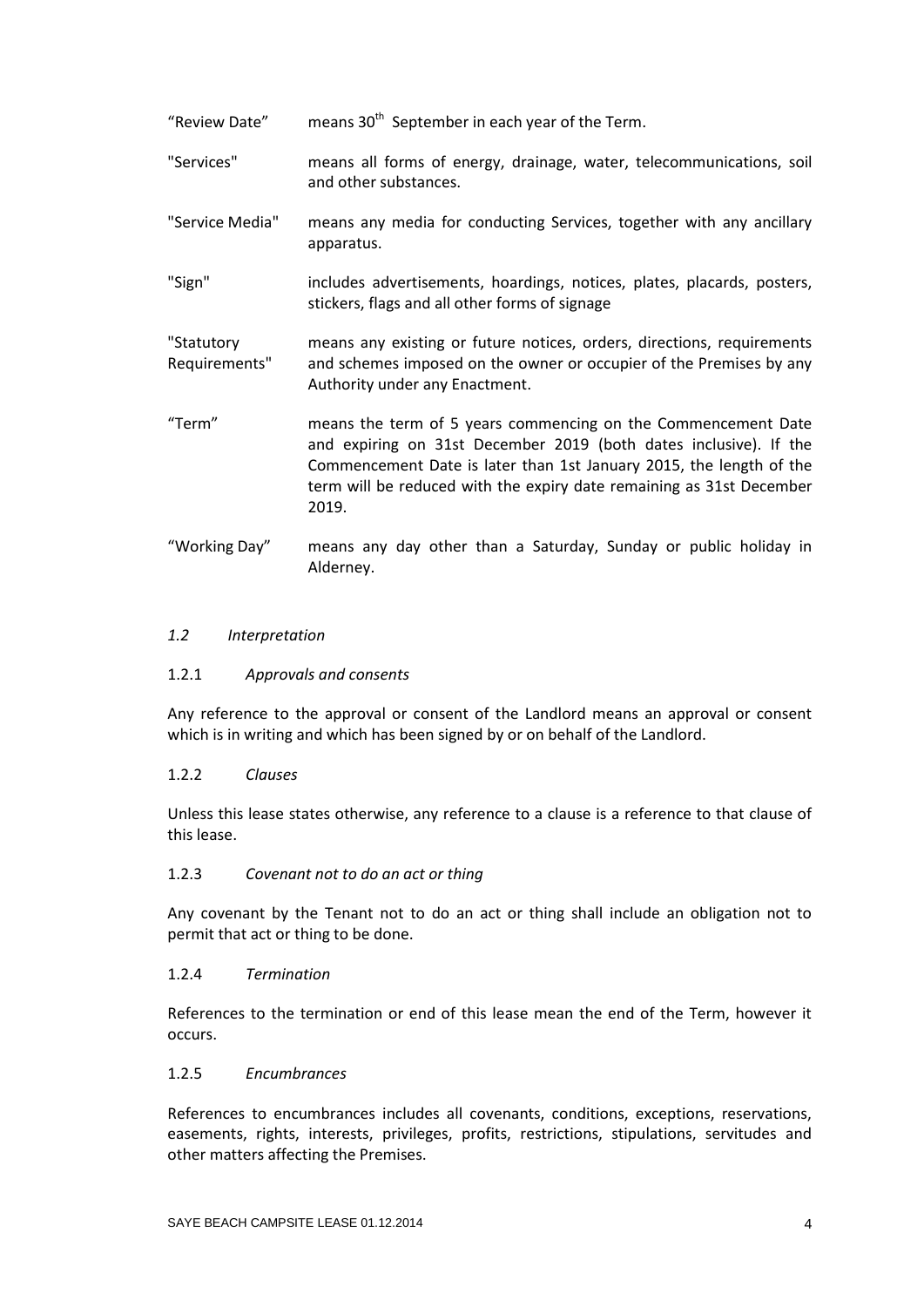### 1.2.6 *Gender and number*

Where appropriate, words importing one gender include all other genders and words in the singular include the plural and vice versa.

## 1.2.7 *Headings*

The headings in this lease have been inserted for ease of reference only and shall not affect its construction or interpretation.

## 1.2.8 *Joint and several liability*

Obligations undertaken by more than a single person are joint and several obligations.

### 1.2.9 *Lease*

References to this lease include any documents supplemental to or connected with it.

### 1.2.10 *Persons*

Persons include companies and all other legal entities.

### 1.2.11 *Rights reserved to Landlord*

Any rights which this lease excepts and reserves to, or confers benefit upon the Landlord, are also excepted and reserved for the benefit of any superior landlord and mortgagees.

#### 1.2.12 *Enactments etc*

Any reference to an Enactment includes any amendment, extension or re-enactment of it for the time being in force.

### 1.2.13 *Term*

References to the term include any holding over, extension or continuation of it, whether by Enactment, agreement or otherwise.

### 1.2.14 R*ent Payment days*

The Rent Payment days are the last day of every month in each year of the Term.

# **2 Grant of Lease**

2.1 *Demise*

The Landlord lets the Premises to the Tenant for the Term in return for the Annual Rent and any other sums that may become due to the Landlord under this lease.

### 2.2 *Annual Rent*

The Annual Rent shall be paid monthly in arrears on each Rent Payment days in every year and shall be payable proportionately for any period of less than a year.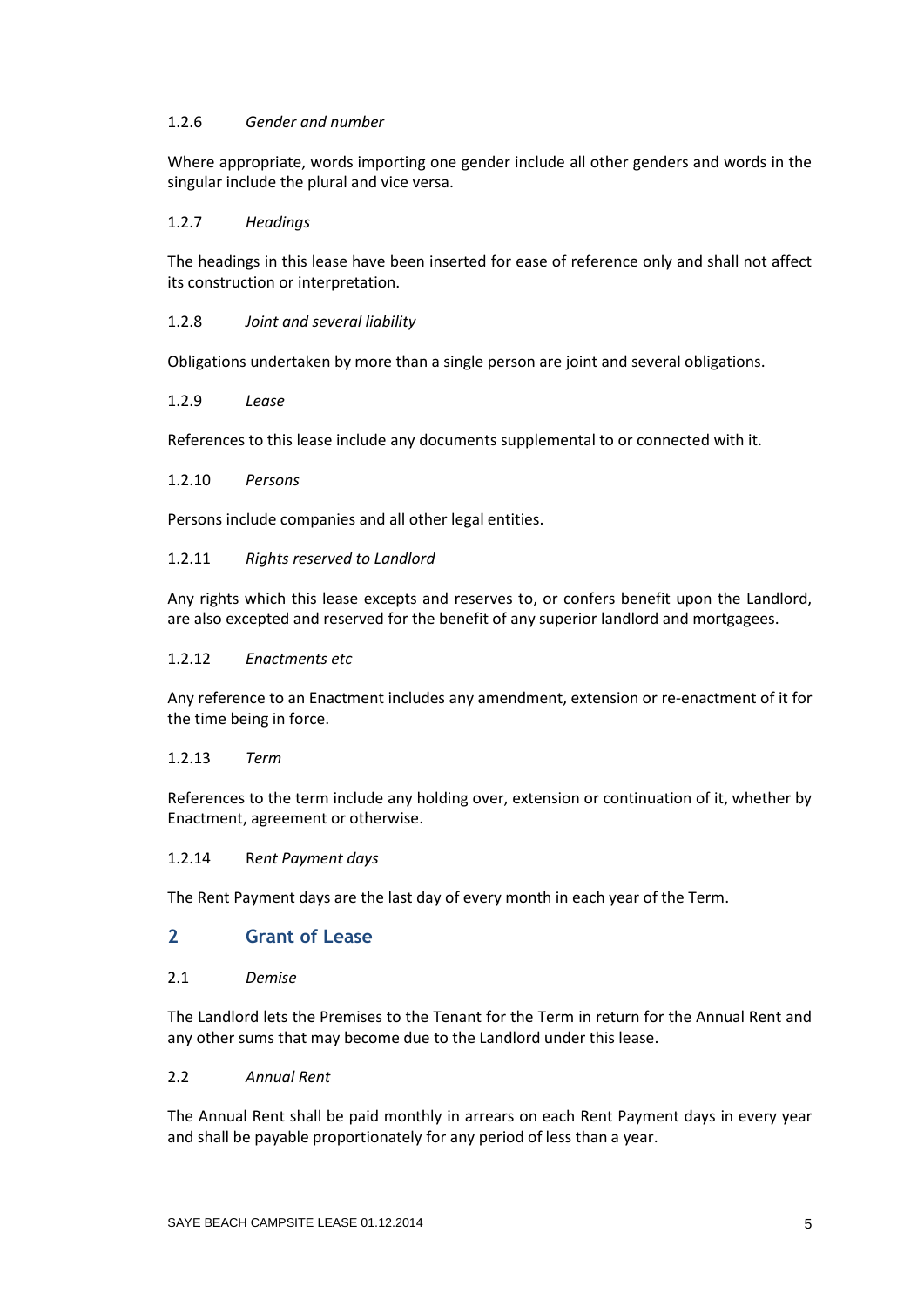## 2.3 *First payment of Annual Rent*

The first payment of the Annual Rent shall be paid on the first Rent Payment Day after the date of this lease in respect of the period from and including the Commencement Date to the next following Rent Payment day.

## 2.4 *Review*

The Annual Rent shall be reviewed on or before the Review Date in accordance with Schedule 3, with the revised annual rent being payable from the first January in the year following the review date.

# **3. Rights, Exceptions and Encumbrances**

## 3.1 *Rights included*

The Tenant shall have the benefit of the rights set out in Schedule 1.

### 3.2 *Rights excepted*

The rights set out in Schedule 2 are excepted and reserved for the benefit of the Landlord and anyone else who is or may become entitled to such rights and anyone authorised by them.

### 3.3 *Encumbrances*

The Tenant takes subject to all encumbrances of whatever nature affecting the Premises whether in contract or an Enactment or by virtue of entries in the registered title of the Landlord.

# **4 Covenants by the Tenant**

The Tenant covenants with the Landlord to comply with the following obligations to the Landlord under this lease.

### 4.1 *Rents, Outgoings and Other Payments*

The Tenant shall pay the rents and other sums due under this lease at the times and in the manner set out in this lease without making any deduction or set off and if required by the Landlord in writing to pay the Annual Rent by banker's order or credit transfer to the bank account that the Landlord shall from time to time nominate. The Tenant must pay all running costs, including electricity charges, water rates, gas cylinders, fuel oil, telephone charges, broadband charges, agreed insurances, real property tax and occupiers' rates for the campsite.

### 4.2 *Interest*

The Tenant shall pay the Landlord Interest on:

4.2.1 any Annual Rent, which has not been paid on or before the date on which it falls due (whether formally demanded or not);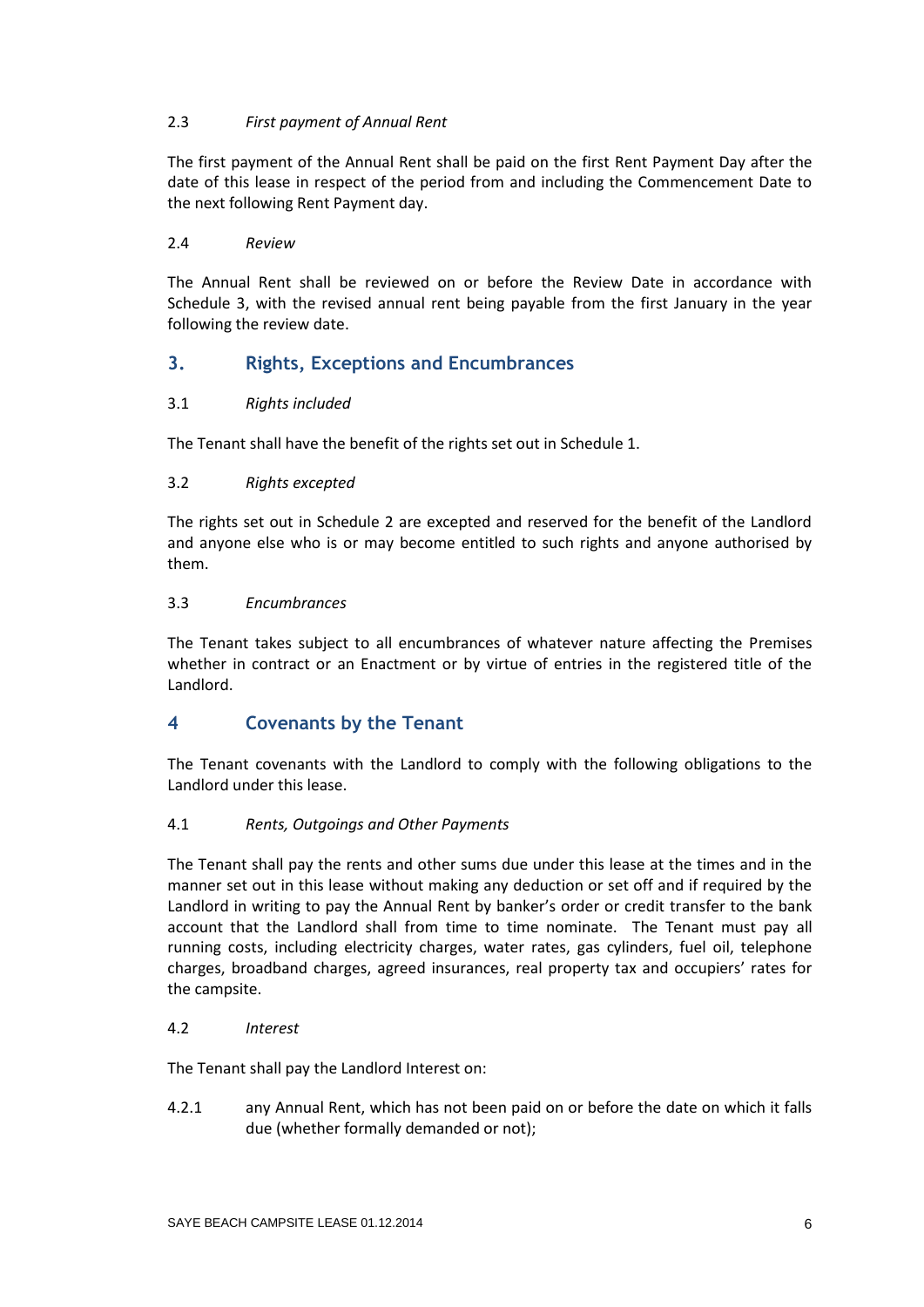## 4.3 *Outgoings*

The Tenant shall pay and indemnify the Landlord against all existing and future rates, taxes, charges, assessments, impositions and outgoings relating to the Premises (including Occupiers rate and Tax on Real Property) even though they may be levied on the Landlord and even if they are of a novel or of a capital or non-recurring nature, but shall not be liable for any tax payable by the Landlord as a result of:

- 4.3.1 the grant of this lease or any dealing with the reversion to it; or
- 4.3.2 the receipt of any rents under it

## 4.4 *Assessments*

The Tenant shall consult with and have due regard to any representations made by the Landlord when negotiating on or appealing against any rating or other assessments relating to the Premises and shall not agree to any assessment without the Landlord's consent, which shall not be unreasonably withheld or delayed.

## 4.5 *Services*

The Tenant shall pay all costs connected with any Services that are supplied to or consumed on the Premises. The Tenant will open the whole of the Premises for business to the public on the date of the commencement of the first Camping Season following this Lease Agreement being made and, throughout the term, will continuously utilise the Premises during the season in the active conduct of its business in a reputable manner. The Tenant shall provide adequate security for State's property and adequate supervision of the campsite.

### 4.6 *Shared Items*

The Tenant shall pay the Landlord a fair and proper proportion to be determined by the Landlord's Surveyor, of the cost of repairing and maintaining any facilities or things which are used or shared with other property and if necessary of the cost of rebuilding or replacing them.

- 4.7 *Repair*
- 4.7.1 Subject to Clause 4.7.2, and having taken possession of the Premises in good order, the Tenant shall keep the interior of the shop/cafe except where they have been damaged by an Insured Risk, in which case the Landlord and Tenant shall undertake the obligations set out in clauses 5.10 and 6.2 of this lease. The tenant shall clean the interior of the shop/café, the multi-purpose cabin and the toilets and showers as required and on a regular basis throughout the Camping Season. The Tenant shall report any Premises maintenance issues to the Landlord as they occur.
- 4.7.2 The Tenant shall supply to the Landlord by no later than the last day of September in each year a schedule of works for the general refurbishment and improvement of the campsite (the development programme) and so as to bring them up to a reasonable and proper standard for the Permitted Use and in accordance with the following provisions: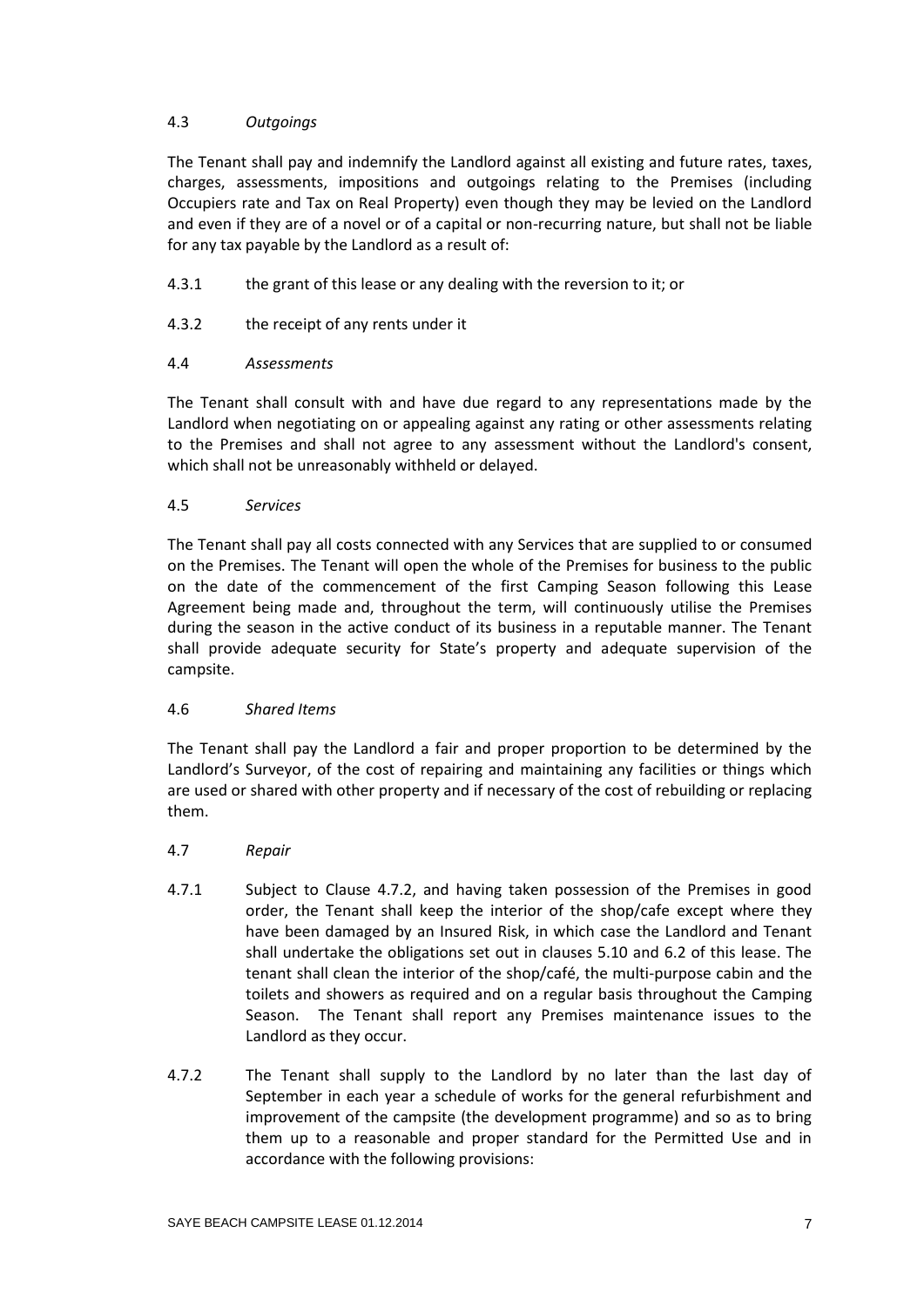- (a) The Landlord shall, once they are satisfied with the proposals give their consent to the development programme that consent not to be unreasonably withheld or delayed; and following consent,
- (b) The Landlord shall obtain all relevant consents including those under the Planning Legislation and shall complete all the works in accordance with good quality up to date building standards as required by the development programme

## 4.8 *Repair of Plant*

The Tenant shall report any Plant maintenance issues to the Landlord as they occur.

## 4.9 *Internal decoration*

The Tenant shall redecorate the shop/café on a rolling maintenance programme so that all the internal parts of the shop/cafe are redecorated once every two years and in the last year of the term however it is terminated.

## 4.10 *Decorating scheme*

The Tenant as part of the obligation to redecorate referred to in Clause 4.9 shall prepare, clean, paint or otherwise treat and decorate each part of Premises as is appropriate in accordance with good quality decorating practice.

### 4.11 *Windows*

The Tenant shall keep the windows and glass in the Premises clean

### 4.12 *Grounds*

The Tenant shall report any grounds maintenance issues to the Landlord as they occur.

### 4.13 *Storage*

The Tenant shall keep the Premises clean, tidy and free from litter.

### 4.14 *Removal of rubbish*

The Tenant shall keep rubbish and waste in suitable receptacles in the areas set aside for them and report any refuse collection and disposal issues to the Landlord as they occur.

### 4.15 *Alterations*

The Tenant shall not except in accordance with the approved development programme for the Premises:-

- 4.15.1 demolish the Premises or do anything which would or might damage or injure it or divide it up or merge it with any other property or;
- 4.15.2 make any alterations or additions to or do anything which would change the appearance of the Premises; or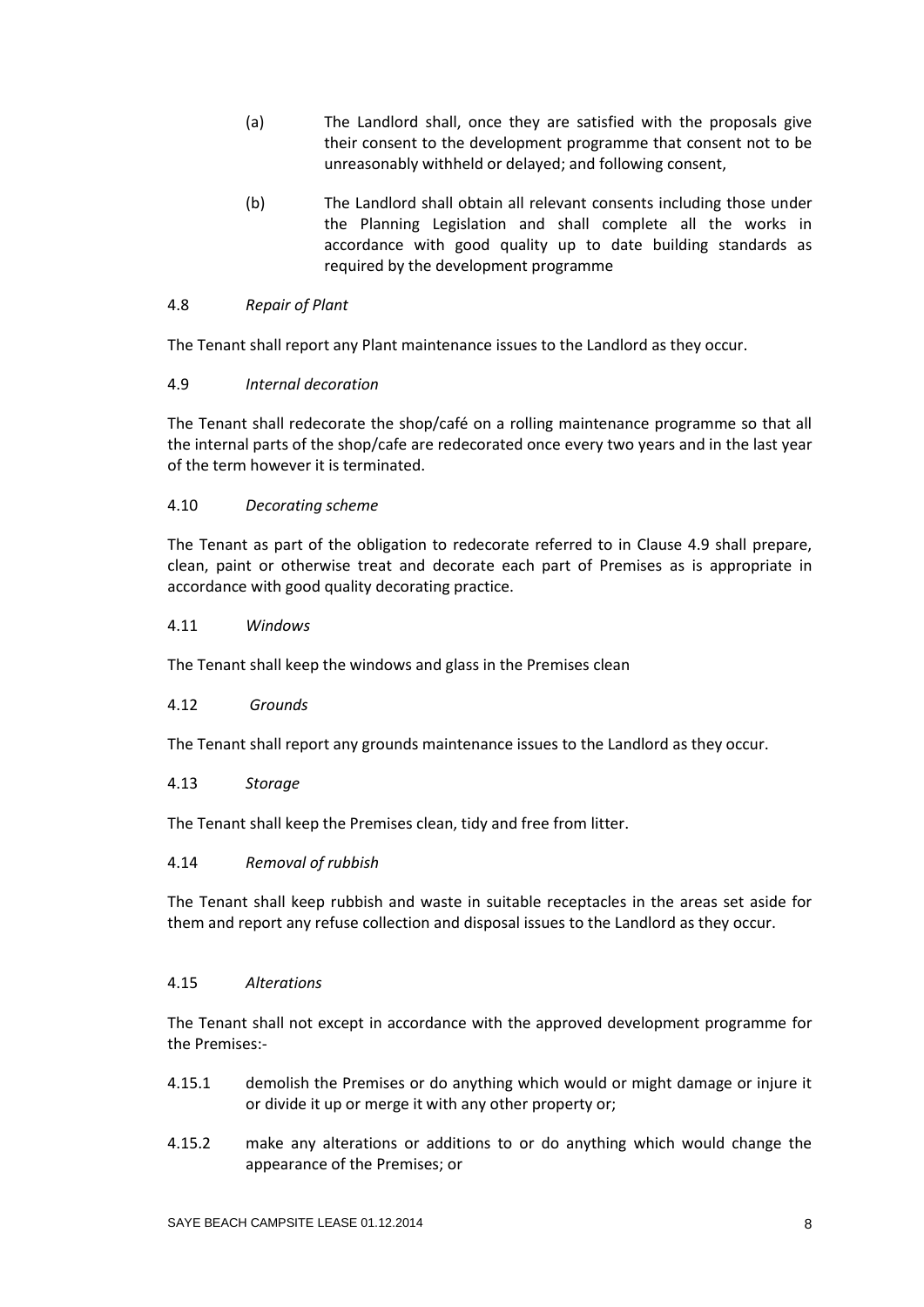4.15.3 erect any new structure on or make any other alteration or addition to the Premises, whatsoever of any kind,

without the prior consent of the Landlord.

- 4.16 *Use of the Premises*
- 4.16.1 Permitted use

The Tenant shall not use the Premises other than for the Permitted Use and shall not make any application that will constitute a change of use of the Premises or any part of it without the prior written consent of the Landlord, such consent not to be unreasonably withheld or delayed.

#### 4.16.2 Prohibited uses

The Tenant shall not without the prior written consent of the Landlord use the Premises for any of the following purposes:

- (a) to hold any sale by auction;
- (b) for any public or political meetings;
- (c) for any public exhibitions,

#### 4.16.3 Hazardous acts etc

The Tenant shall not use the Premises for anything, which is illegal, immoral, dangerous or offensive, and shall not carry out any hazardous act or carry on any hazardous trade at the Premises.

4.16.4 Pests

The Tenant shall do all that is practicable to keep the Premises clear of rats, mice and other vermin.

#### 4.16.5 Nuisance

The Tenant shall not do anything on the Premises that causes or threatens to cause any nuisance, annoyance, damage, disturbance, inconvenience or injury to the Landlord or to the owners and occupiers of any other property.

#### 4.17 *Overloading*

The Tenant shall not overload the Premises or the buildings or any part of them, nor subject them to any strain beyond that which it is designed to bear;

#### 4.18 *Service Media*

The Tenant shall not misuse, obstruct or overload any Service Media on or serving the Premises.

#### 4.19 *Signs*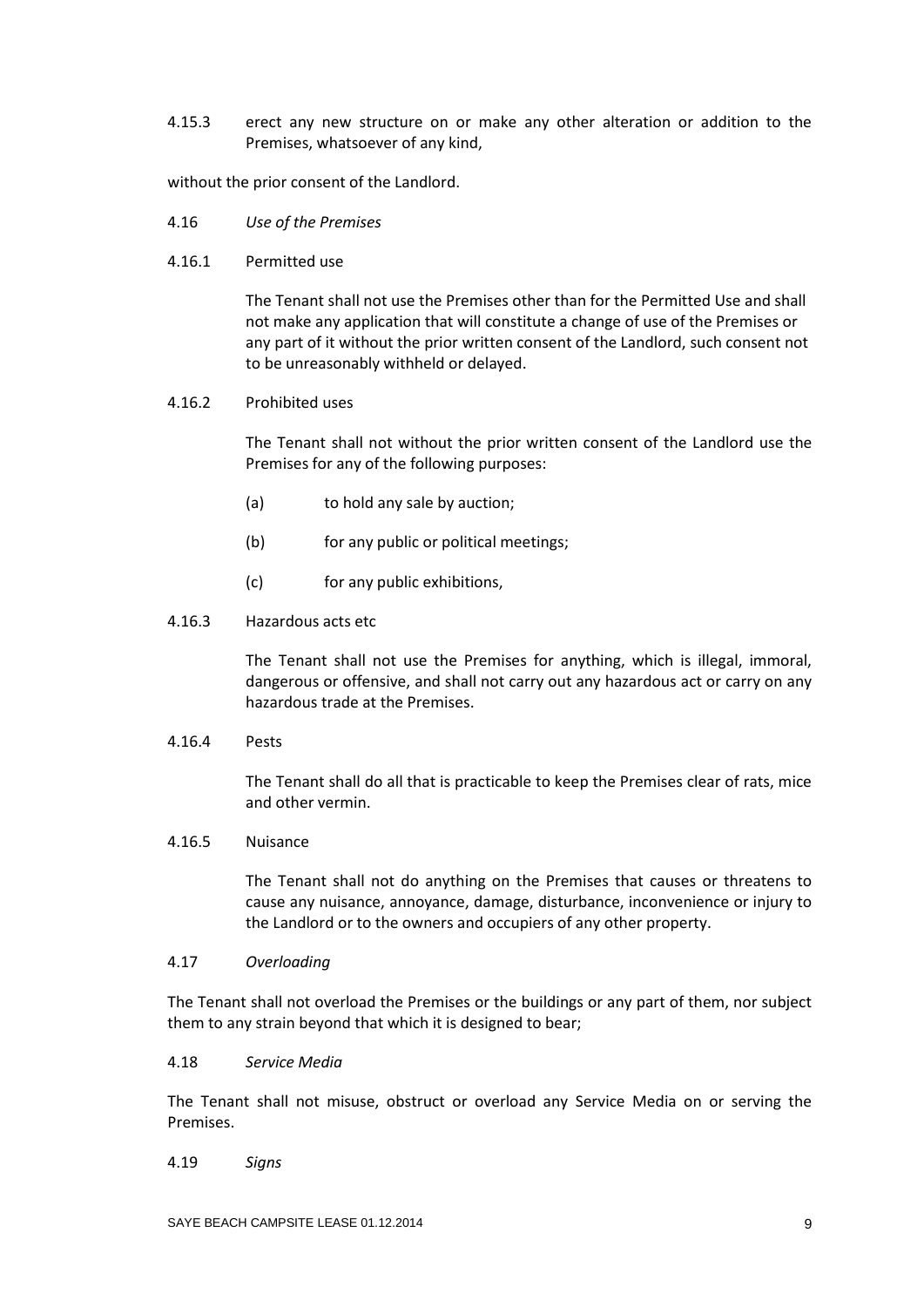The Tenant shall not display any Sign which can be seen from outside the Premises other than one that indicates the name and business of the Tenant and which has been approved by the Landlord, such approval not to be unreasonably withheld or delayed; and

- 4.20 *Notices and Statutory Requirements*
- 4.20.1 Notices and other communications

The Tenant shall send the Landlord copies of any notices or other communications that it receives in relation to the Premises as soon as it receives them, and shall object to or appeal against or make such representations in respect of them, as the Landlord reasonably requires.

4.20.2 Statutory Requirements etc

The Tenant shall: -

- (a) not do or suffer to be done upon the Premises anything which would be in breach of any Enactment
- (b) at all times use the Premises in full compliance with the provisions of any Enactment relating to such use and occupation, and in particular but without limitation comply with:
	- (i) Environmental Laws
	- (ii) Health and Safety Legislation,
	- (iii) Planning Legislation or
	- (iv) any Enactment
- (c) notify the Landlord as soon as possible in writing of any defect in the Premises for which the Landlord may be liable under this lease or by virtue of any Enactment or otherwise
- (d) comply with any requirements under any Enactment's affecting the Premises as shall fall within the Tenants obligations under this lease but shall not carry out any work to the Premises without obtaining the Landlord's consent and approval for that work.
- (e) Indemnify and keep indemnified the Landlord against all actions proceedings, costs, expenses and demands in respect of any act matter or thing in relation to the foregoing sub-clauses of this clause 4.20.2.
- 4.20.3 *Permissions, licences, authorisations and consents*

The Tenant shall obtain any permissions, licences, authorisations and consents needed to enable the Tenant to use or to carry out any operations or development on or to do anything else at the Premises.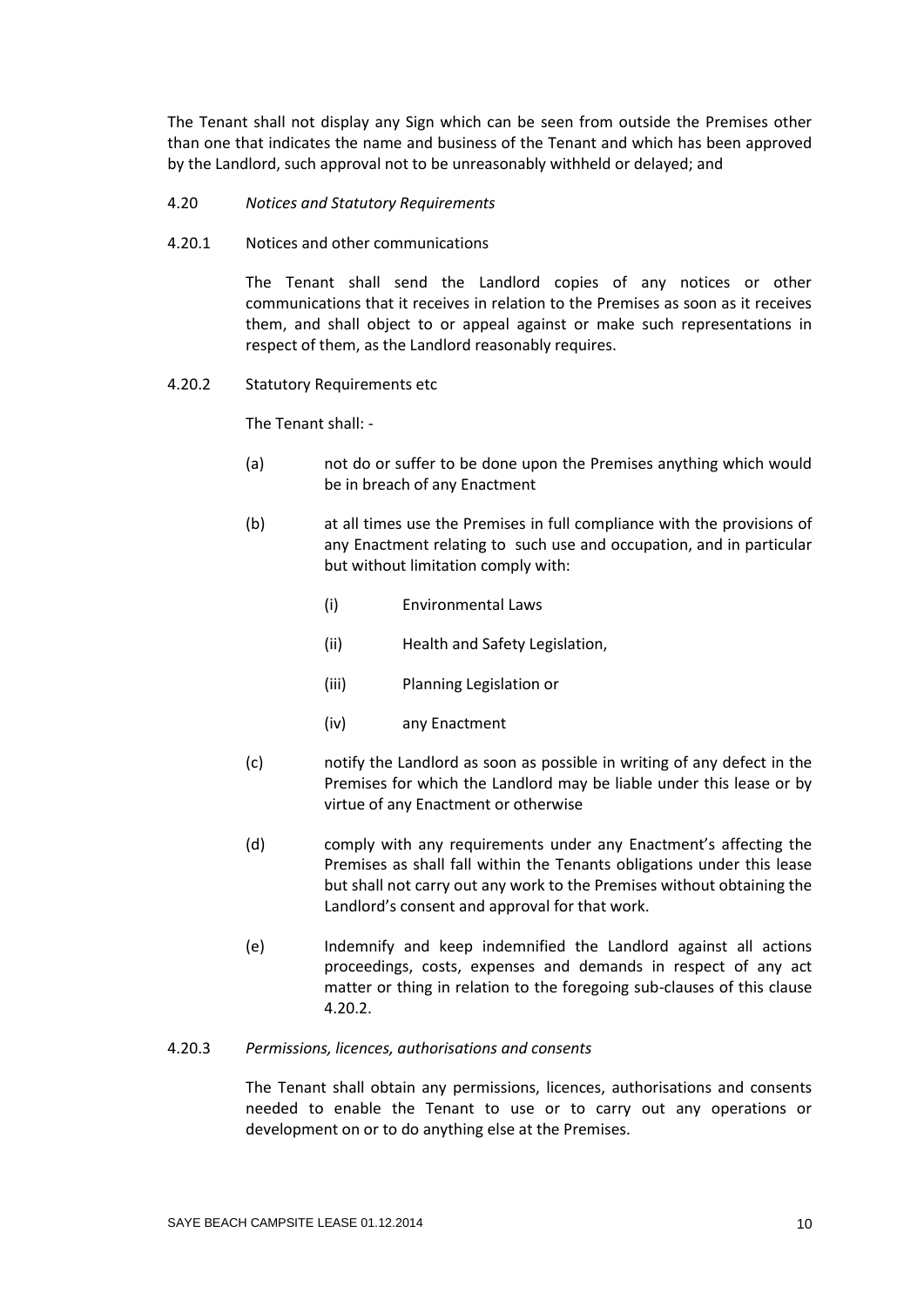#### 4.21 *Environmental obligations*

The Tenant shall:

- 4.21.1 not do anything which would or might cause any Contamination of the Premises, or of any other property, or of any water source or water course and shall indemnify the Landlord from and against any and all claims and demands made all proceedings brought and all costs, damages, expenses and liability arising from any breach of its obligations under this clause.
- 4.21.2 notify the Landlord, immediately and in writing, of any Contamination found at or emanating from the Premises or any lawful requirements of a relevant Authority relating to the Premises.
- 4.21.3 carry out, with all requisite speed, any work that is required by a relevant Authority or otherwise to remediate any Contamination caused by the Tenant and indemnify the Landlord against the cost of so doing.
- 4.22 *Planning Compliance*

The Tenant shall comply with all the provisions and requirements of any planning permissions relating to the Premises and shall not commit any breach of planning control.

4.23 *Planning applications*

The Tenant shall not make any application under the Planning Legislation without the prior written consent of the Landlord

- 4.24 *Dealings*
- 4.24.1 The Tenant shall not assign, charge, underlet the whole or any part of the Premises except as permitted by Clause 4.24.2.
- 4.24.2 The Tenant shall not be entitled to assign the whole of the Premises without the prior written consent of the Landlord, and which consent may be subject to the requirement for the assignee to provide a guarantee and any other reasonable conditions to be agreed between the Landlord and approved assignee who shall
	- 4.24.2.1. only use the Premises for the Permitted Purpose during the Camping Season ;
	- 4.24.2.2 be of a good financial standing;
	- 4.24.2.3 demonstrable operational capacity to run and develop the Premises as a campsite.
- 4.24.3 The Tenant shall not share or part with possession of or allow anyone else to occupy all or any part of the Premises (other than as guests of the campsite), nor hold them on trust for anyone.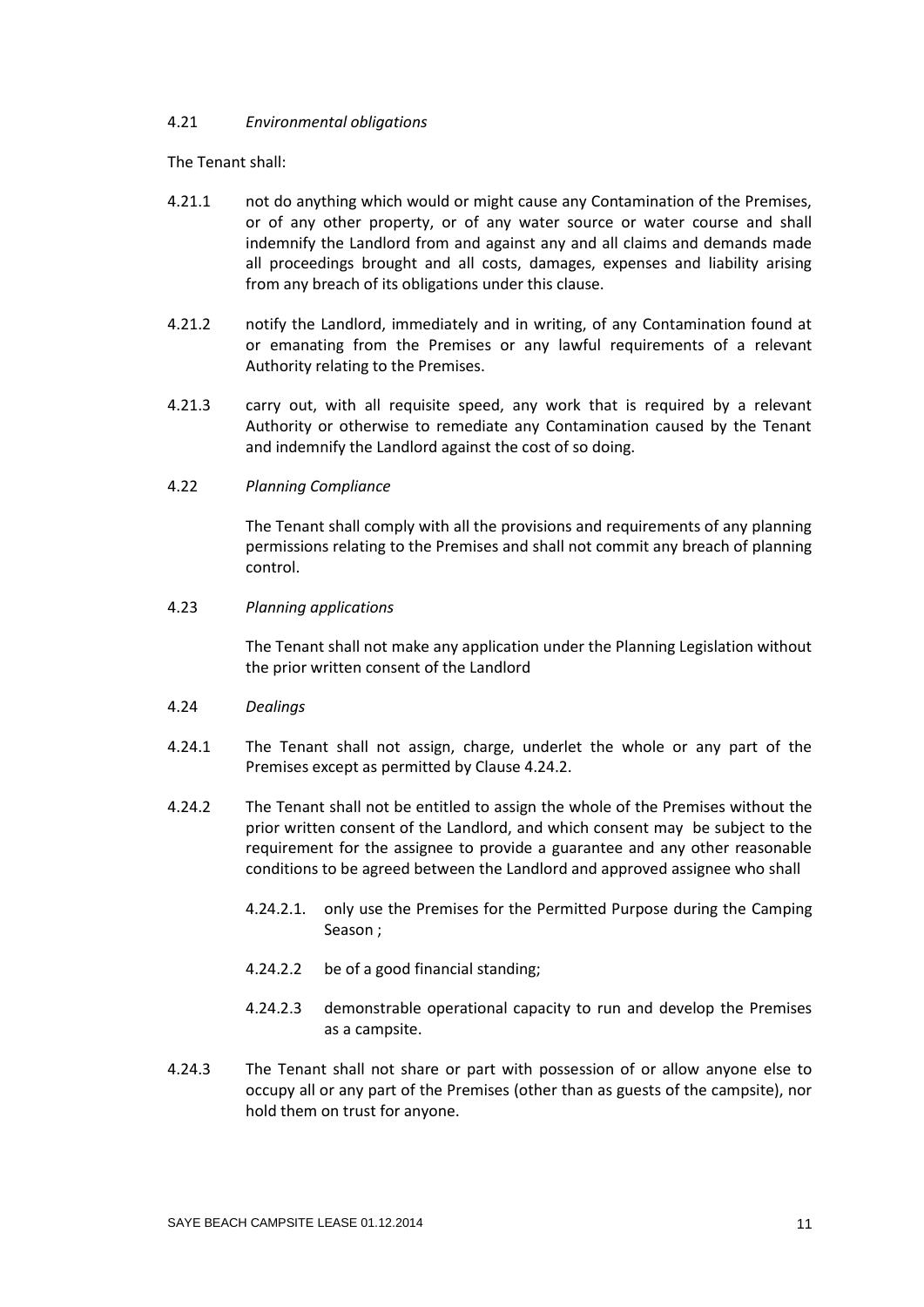#### 4.25 *Key holders*

The Tenant shall ensure that the Landlord, the police force and the fire authority each have the names of at least two individuals who hold keys to the Premises, together with up to date addresses and home telephone numbers for each of them.

- 4.26 *Rights*
- 4.26.1 *Not to obstruct Landlord's rights*

The Tenant shall allow the Landlord to exercise its rights under this lease without any interference, interruption or obstruction from the Tenant.

4.26.2 *Not to obstruct third party rights*

The Tenant shall not do anything which would or might interfere with or obstruct anyone else from exercising any easements, rights or privileges over the Premises or any adjoining property.

4.26.3 *Preservation of rights*

The Tenant shall do all that is necessary to preserve and shall do nothing to endanger any easements or rights which the Premises now enjoy.

4.26.4 *Notification of interference's and encroachments*

The Tenant shall:

- (a) give the Landlord immediate written notification of any interference with any easements or rights enjoyed by the Premises or of any encroachment upon the Premises; and
- (b) do everything reasonably required by the Landlord to prevent such interference or encroachment from continuing.
- 4.27 *Access of Landlord*

To permit the Landlord to enter upon the Premises:

- 4.27.1 to ascertain that the covenants and conditions of this lease have been observed and performed;
- 4.27.2 to view the state of repair and condition of the Premises;
- 4.27.3 to exercise any right reserved to the Landlord in this lease;
- 4.27.4 for any other reasonable purpose.
- 4.28 *Breaches*
- 4.28.1 *To remedy breaches*

The Tenant shall remedy any breach of any of its obligations under this lease within such period as the Landlord may reasonably specify by notice in writing to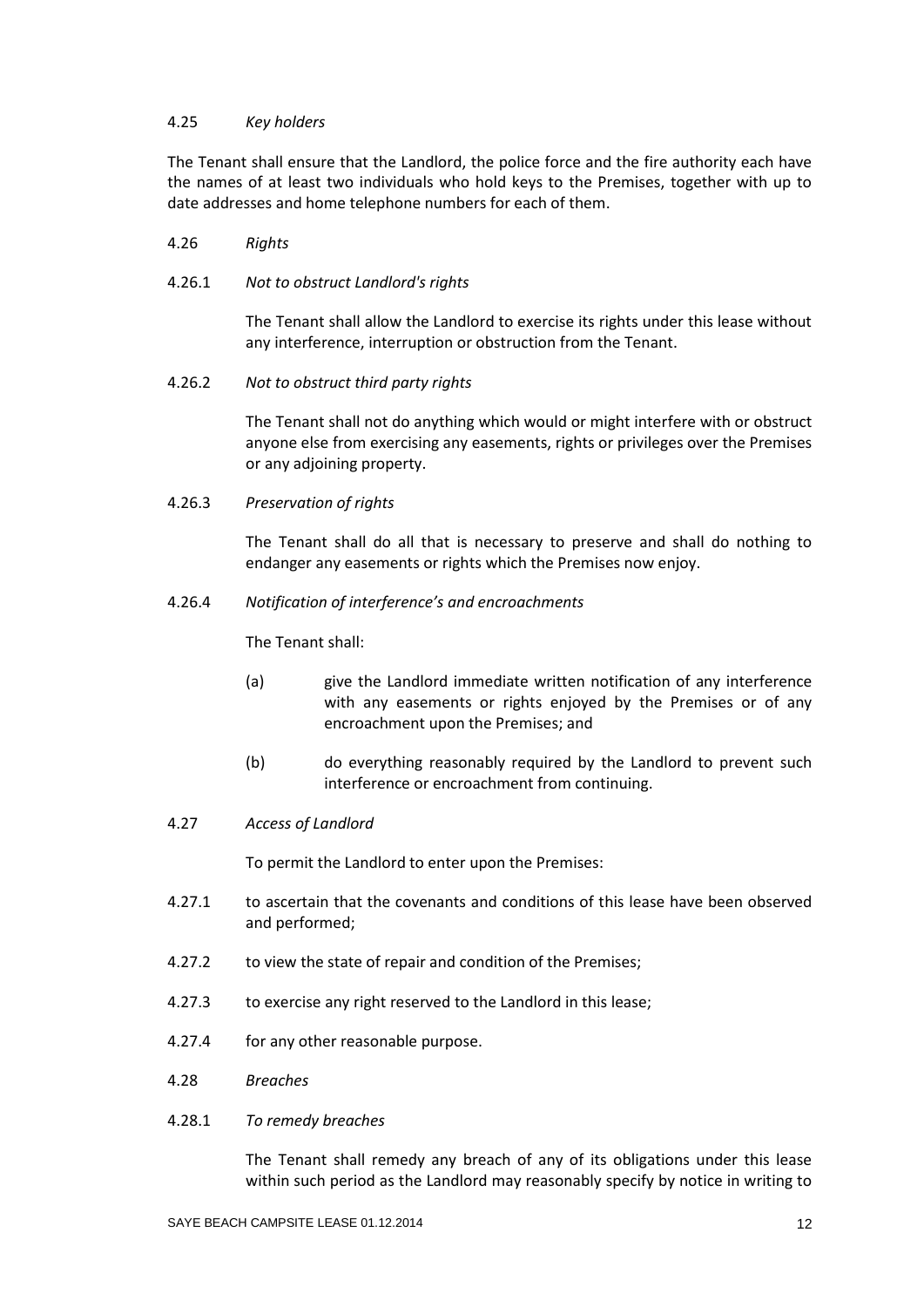that effect to the Tenant, or sooner if urgent action is required. If the Tenant does not comply with that notice, the Landlord shall have the right:

- (a) to enter the Premises and remedy the breach itself; and
- (b) to recover the cost of so doing as a civil debt from the Tenant on demand and in default as rent in arrears;

but shall use all reasonable endeavours to cause as little damage to the Premises and inconvenience to the Tenant as is practicable in all the circumstances.

- 4.28.2 *Repair Notices*
	- (a) As soon as practicable to repair, clean, maintain and paint the Premises as required by a Repairs Notice.
	- (b) If within one month of the service of a Repairs Notice the Tenant shall not have commenced and be proceeding diligently with the execution of the work referred to in the Repairs Notice or shall fail to complete the work within three months or if in the Landlord's Surveyors reasonable opinion the Tenant is unlikely to have completed the work within such period to:
		- (i) permit the Landlord to enter the Premises to execute such works as may be necessary to comply with the Repairs Notice and
		- (ii) pay to the Landlord the proper and reasonable cost of so doing and all expenses properly and reasonably incurred by the Landlord (including all legal costs and Surveyor's fees) within 10 working days of a written demand.

#### 4.29 *Landlord's costs*

The Tenant shall pay and indemnify the Landlord against all costs, charges, fees, disbursements and expenses arising out of or, where appropriate, in contemplation of:

- 4.29.1 any application for the consent or approval of the Landlord, whatever the outcome of that application might be and even if the application is withdrawn;
- 4.29.2 dealing with any documents required in connection with any such application;
- 4.29.3 the recovery of any arrears of rents or other sums due to the Landlord under this lease;
- 4.29.4 the preparation and service of any schedule of dilapidations or Repairs Notice occurring during the term and served at any time during the term or no more than six months after the determination of it;
- 4.29.5 any reasonable and proper action taken by the Landlord to enforce any obligation or rectify any breach of this lease.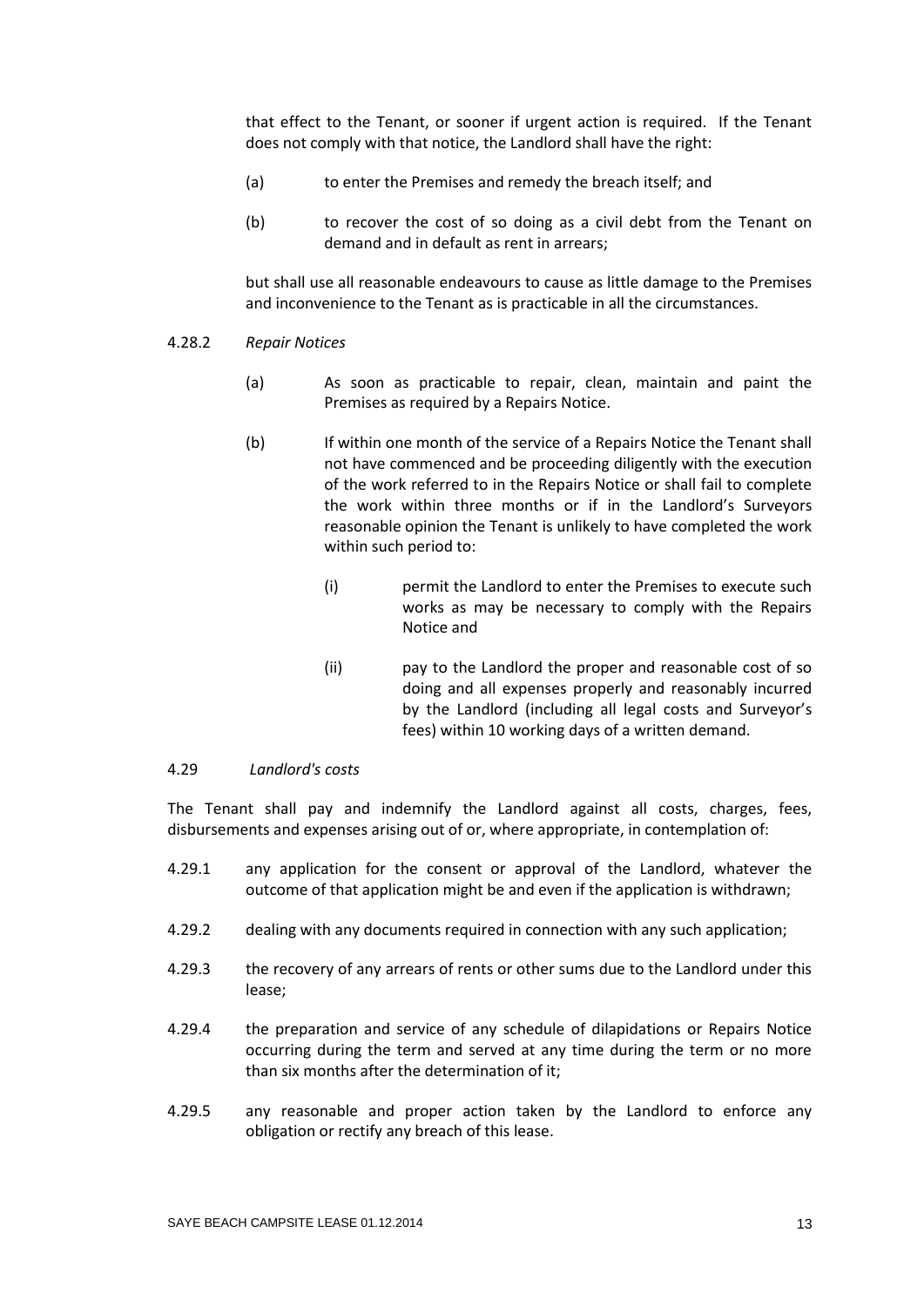#### 4.30 *Indemnity*

The Tenant shall indemnify the Landlord against all claims and demands made, all proceedings brought and all costs, damages, expenses, losses and liability arising directly or indirectly from:

- 4.30.1 the Tenant's use and occupation of the Premises; and
- 4.30.2 any act, default, negligence or omission of the Tenant and/or any breach by the Tenant of any of the provisions of this lease.

### 4.31 *Information*

The Tenant shall provide the Landlord promptly upon reasonable request with any information:

- 4.31.1 which the Landlord reasonably requires in order to satisfy itself that the Tenant has complied with its obligations under this lease; or
- 4.31.2 sought by the Landlord to enable it to comply with its own obligations under this lease.
- 4.32 *Letting and sale boards*

The Tenant shall allow the Landlord to display letting or sale boards:

- 4.32.1 that do not obstruct the light enjoyed by or any sign advertising the name and business of the Tenant;
- 4.32.2 on the exterior of the Premises;
- 4.32.3 during the last six months of the term or if the Annual Rent is more than one month in arrears;

and shall allow anyone having the written authority of the Landlord or its agents to inspect the Premises, without interruption, at reasonable times, on reasonable notice but having proper regard to the welfare of the residents at the property.

4.33 *Yielding up*

When this lease comes to an end the Tenant shall:

- 4.33.1 remove any signs and all tenant's fixtures, fittings and other goods from the Premises and make good all resulting damage;
- 4.33.2 return all the keys to the Premises to the Landlord; and
- 4.33.3 yield the Premises up to the Landlord in the condition required by this lease.

If the Tenant fails to comply with this clause, the Landlord shall be entitled to recover any costs that it incurs in putting the Premises into the condition in which they should be, together with any loss of rent during the period properly required to do so, from the Tenant.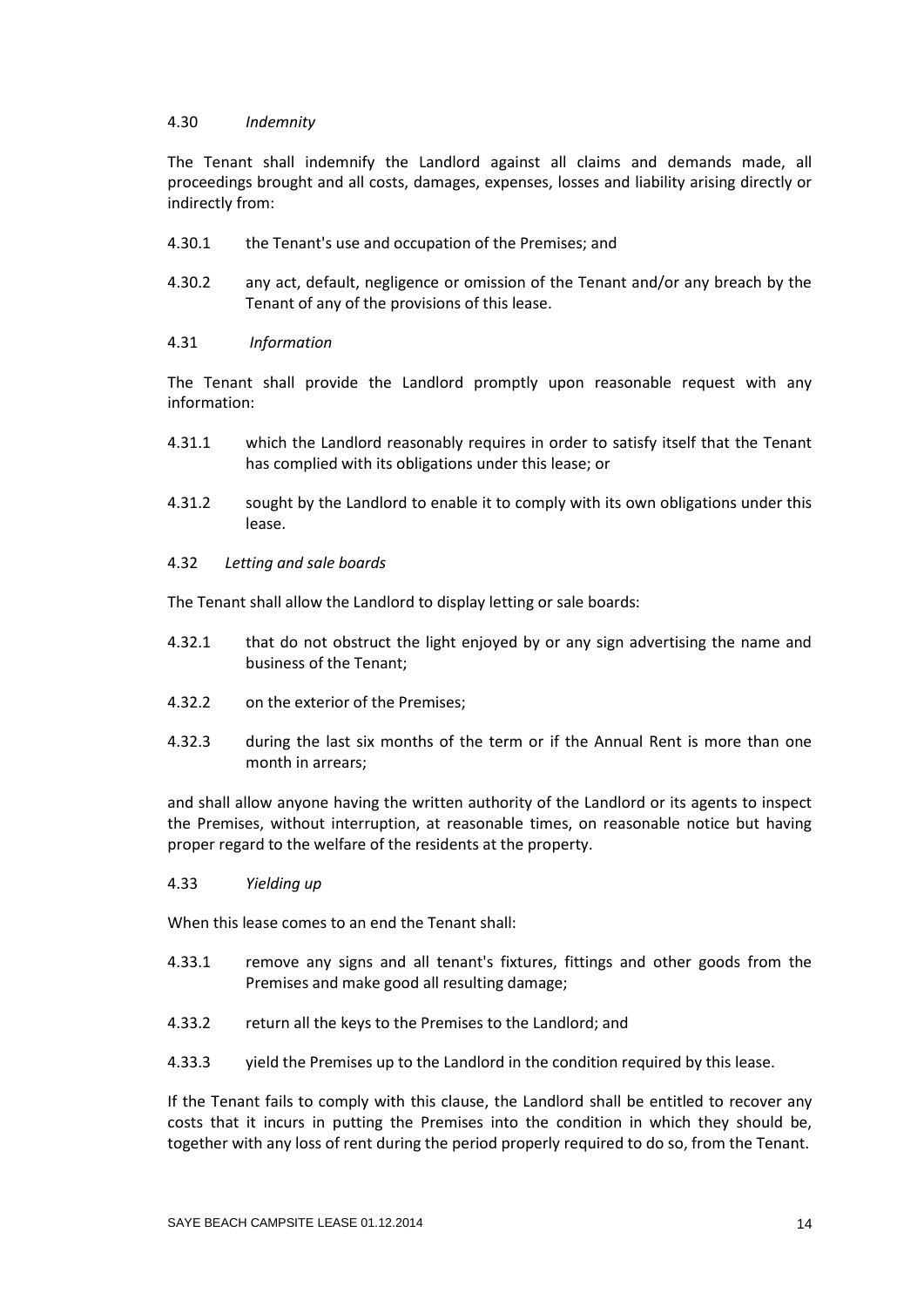## 4.34*Items which are left behind*

If the Tenant leaves any fixtures, fittings or other goods in the Premises at the end of this lease and does not remove them within 10 working days of being requested to do so:

- 4.34.1 the Landlord may dispose of them as agent for and at the cost of the Tenant;
- 4.34.2 the Tenant shall indemnify the Landlord against any liability to any third party whose property has been sold in the mistaken but bona fide belief (which shall be presumed unless the opposite is proved) that the items in question belonged to the Tenant;
- 4.34.3 the Landlord shall use any proceeds of sale to defray any costs properly incurred in connection with the removal, storage and sale of such items and to discharge any other sums which are still due to the Landlord under the terms of this lease;
- 4.34.4 the Landlord shall account to the Tenant for any subsequent balance, unless the Landlord has been unable to locate the Tenant, in which case the Landlord may retain or dispose of any balance as it sees fit.

## 4.35*Freehold and Superior Title covenants*

The Tenant shall observe and perform any covenants, conditions, exceptions, reservations, restrictions, stipulations and other matters within the registered title of the Premises as are consistent with the provisions of this lease and indemnify the Landlord against any breach of them.

# **5 Obligations with regard to Insurance**

### 5.1 *Landlord to insure*

The Landlord shall insure the Premises against loss or damage by the Insured Risks.

### 5.2 *Amount*

The Landlord shall insure against the full cost of reinstating the Premises (which shall include ancillary costs such as demolition, shoring up, site clearance and professional fees).

### 5.3 *Public liability*

The Tenant shall insure and indemnify the Landlord against third party, public and occupier's liability in respect of

- 5.3.1 claims against the Tenant for any injury to or the death of any person or any damage to any property;
- 5.3.2 against any claims however and wherever arising resulting from the use and occupation of the Premises or the operation carried on by the Tenant on the Premises,

in the sum of Five Million Pounds (£5,000,000) or such higher sum as the Landlord may from time to time reasonably require and to produce to the Landlord upon demand the policy or policies of such insurance.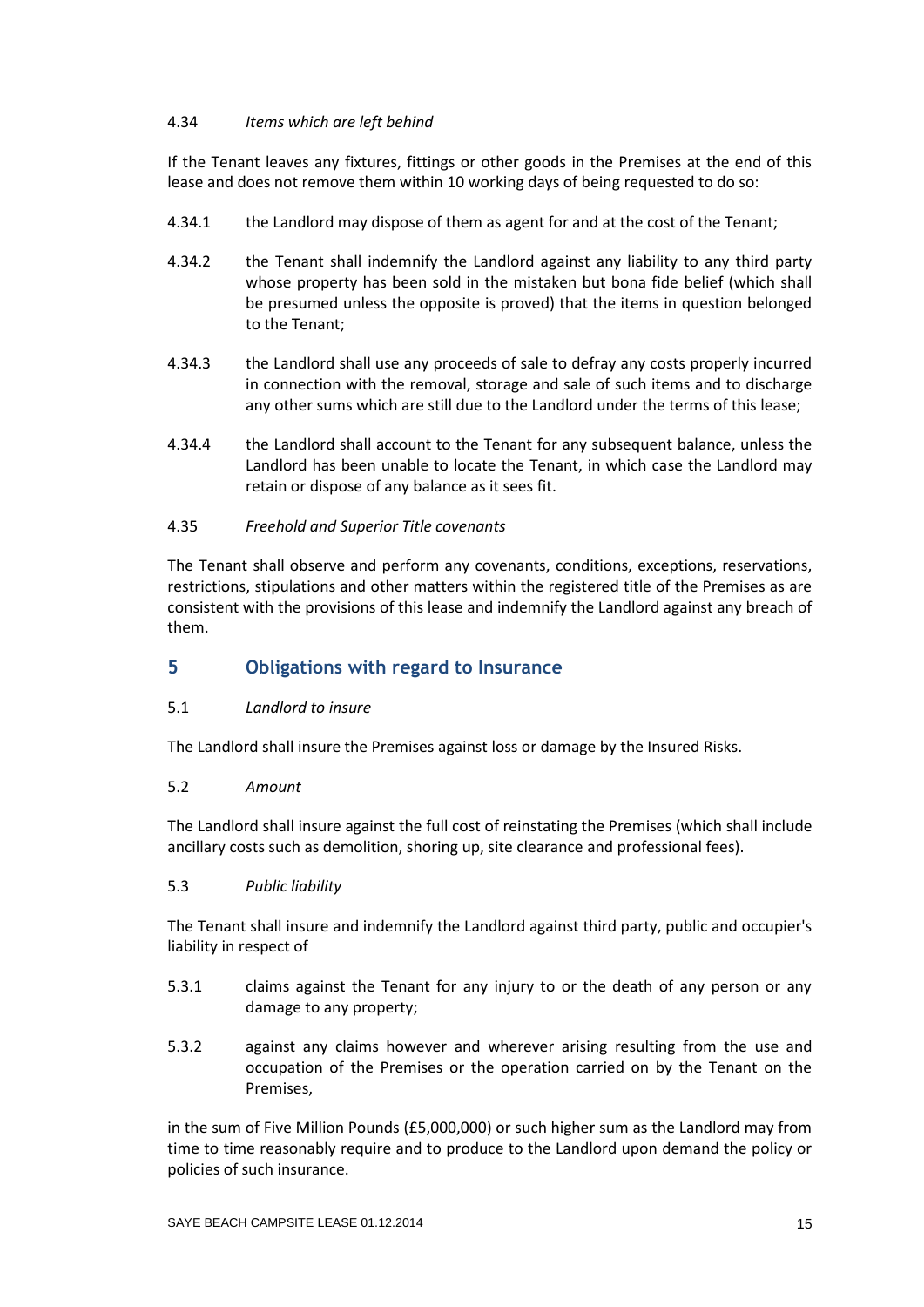The Landlord shall insure and indemnify the Tenant against third party, public and Landlord's liability in respect of

- 5.3.3 claims against the Landlord for any injury to or the death of any person or any damage to any property;
- 5.3.4 against any claims however and wherever arising resulting from the operations carried out by the Landlord on the Premises,

in the sum of Five Million Pounds (£5,000,000) or such higher sum as the Landlord may from time to time reasonably require.

### 5.4 *Tenant to insure*

The Tenant acknowledges to the Landlord that the Tenant is responsible to insure the Tenant's contents, fixtures and fittings, vehicles and all other personal belongings or goods in or upon or near the Premises and shall fully and effectively indemnify the Landlord against any loss liability claim or damage sustained or incurred by the Landlord (including any legal or other costs) by reason of a failure by the Tenant to insure any such item in the full replacement value or at all, or for any loss that the Tenant shall sustain in relation to any such item.

### 5.5 *Requirements etc*

The Tenant shall comply with all the requirements and recommendations of the Landlord's insurers and of the fire authority.

### 5.6 *Fire fighting equipment*

The Tenant shall install and keep any firefighting equipment required by the Insurers and/or the fire authority in/at the Premises, in good working order and condition, replace it when necessary and have it annually inspected by a competent person.

### 5.7 *Not to obstruct the means of escape etc*

The Tenant shall keep fire escapes clear and fire doors unlocked at all times when the Premises are in use.

### 5.8 *Flammable substances*

The Tenant shall not allow anything that is especially combustible, dangerous, explosive or flammable to be brought onto or kept in the Premises other than campsite gas cookers, gas bottles and barbeques as may be necessary as part of the routine business of running a campsite.

## 5.9 *Not to increase premiums etc*

The Tenant shall not do anything that would or might affect the premiums payable for any insurance on the Premises.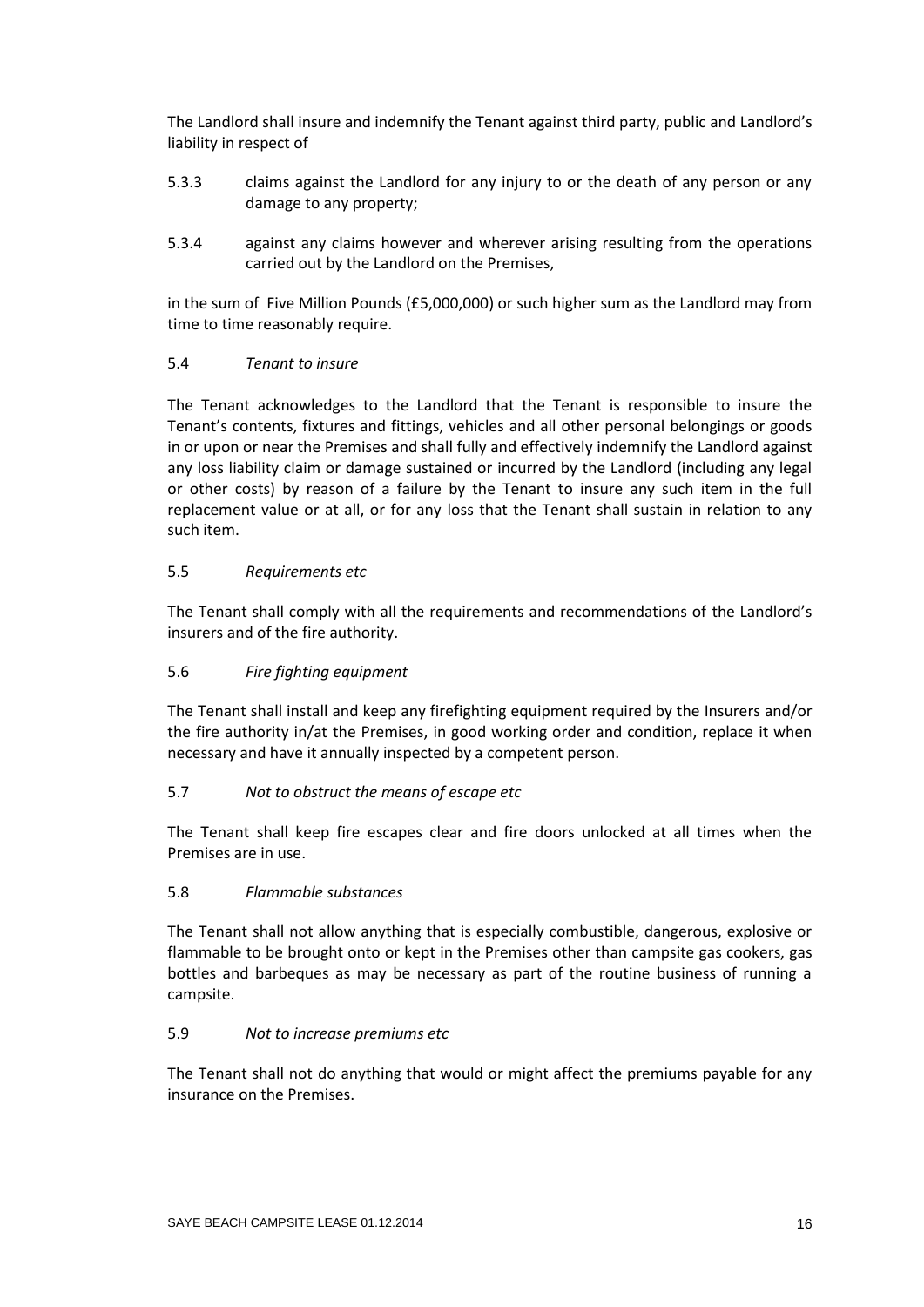## 5.10 *To notify the Landlord about claims etc*

The Tenant shall give the Landlord immediate written notice of anything that may lead to or affect an insurance claim in relation to the Premises or to any other property belonging to the Landlord.

# 5.11 *Tenant to pay for its acts and defaults*

The Landlord shall pay any sums (including the cost of completely reconstructing the whole or any parts of the Premises and any other property, together with all ancillary costs), which the Landlord is unable to recover from its insurers as a result of any act or default of the Landlord. The Tenant shall pay any sums (including the cost of completely reconstructing the whole or any parts of the Premises and any other property, together with all ancillary costs), which the Landlord is unable to recover from its insurers as a result of any act or default of the Tenant.

# 5.12. *Produce evidence of cover and receipts for premiums etc*

The Tenant shall produce evidence of all policies of insurance and the receipts for the last premiums payable under them to the Landlord on demand but not more than once in every 12 month period.

# 5.13 *Loss of Rent*

The Landlord shall insure against three years loss of the Annual Rent

# **6 Damage or Destruction by an Insured Risk**

# 6.1 *When these provisions apply*

The provisions of this clause 6 shall apply where the Premises or any part or parts thereof are damaged by an Insured Risk.

# 6.2 *Use of Insurance Monies*

Subject to the provisions of clause 6.3 the Landlord shall use the insurance money and any uninsured loss payable by virtue of clause 5.10 to reinstate the Premises as soon as reasonably possible after receiving all such permissions and consents, and shall make up any shortfall in the insurance proceeds.

6.3 No obligation to reinstate

In any of the following events namely that

- 6.3.1 the Premises have not been reinstated within 36 calendar months of the date on which the damage or destruction occurred; or
- 6.3.2 they are so seriously damaged that they will not be fit for occupation and use without demolition and rebuilding of the whole or a substantial part of them and the parties agree to determine the lease; or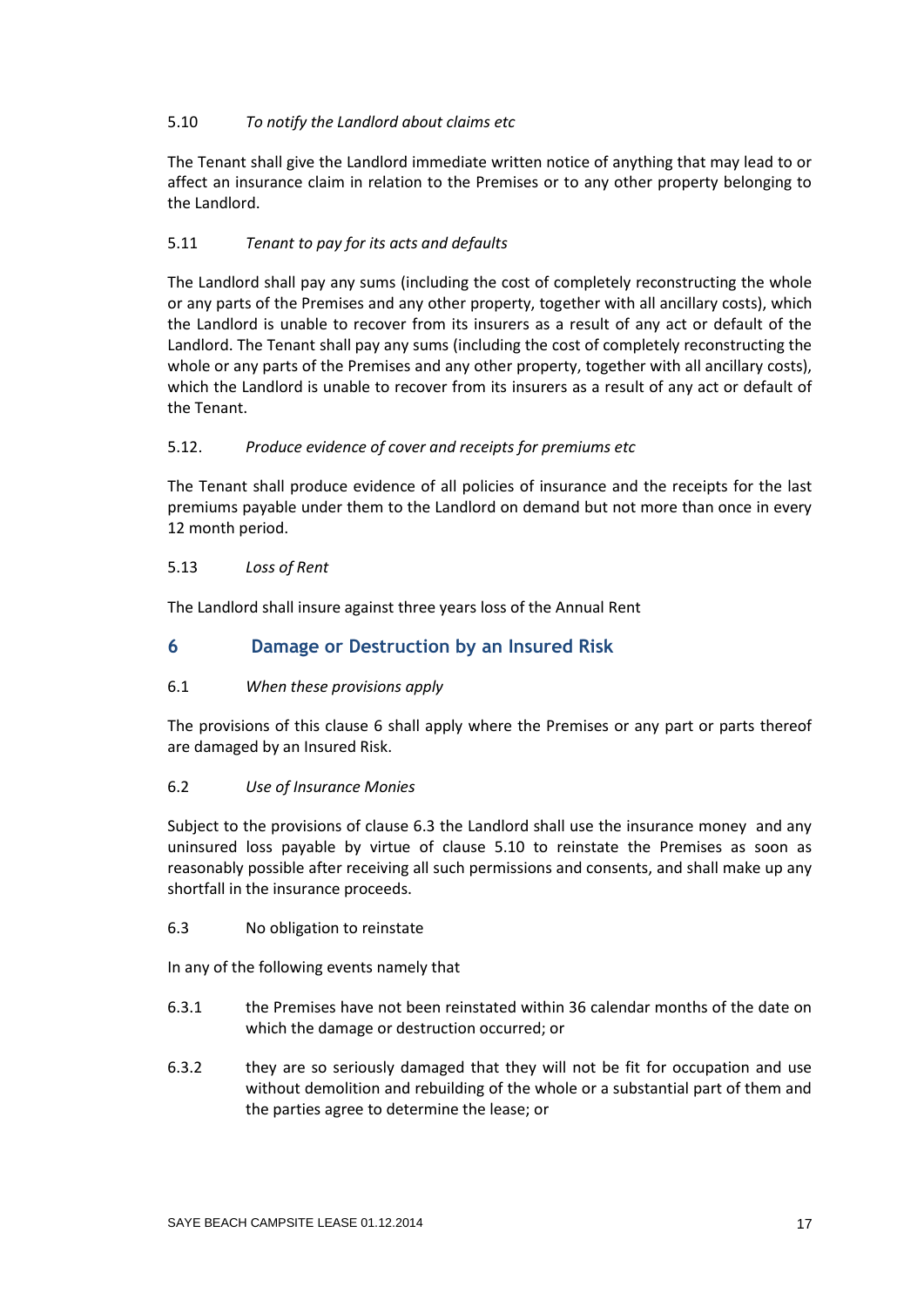6.3.3 the Landlord is unable to obtain the necessary planning and other consents to reinstate and / or rebuild the Premises (having used all reasonable endeavours to do so),

then either the Landlord or the Tenant may terminate this lease by notice in writing to the other and upon expiry of the notice this lease shall cease and determine and the Tenant shall be released from any obligation to reinstate the Premises, but without affecting any rights or remedies which the Landlord or the Tenant may already have in respect of any previous breach of any obligation under this lease.

## 6.4 *Suspension of rent*

The Annual Rent shall be reduced to reflect the nature and extent of any damage which renders any part or parts of the Premises unfit for occupation and use, and shall be suspended if the Premises are so seriously damaged that they are wholly unfit for occupation and use or if there is no access to them.

## 6.5 *Amount of rent to be suspended*

The Landlord's Surveyor shall determine whether the Annual Rent is to be reduced or suspended and, if it is to be reduced, shall determine the amount by which it is to be reduced.

## 6.6 *Period of suspension*

The Rent Suspension Period shall come to an end as soon as the Premises are fit for occupation and use and the access to them is restored or when the money which the Landlord receives from the insurers for loss of rent is exhausted, or this lease is brought to an end by notice pursuant to clauses 6.3 of this lease.

### 6.7 *Disputes*

Any disputes about the amount by which the Annual Rent is to be reduced or the length of the Rent Suspension Period shall be referred to arbitration as provided for in clause 10 of this lease.

### 6.8 *Reinstatement*

In the event that the Landlord reinstates the Premises it shall be satisfactory to provide Premises which are comparable to, but not necessarily identical with, the Premises which existed before the damage occurred, with any variations which are necessary or desirable in the circumstances then arising or which may be needed to comply with any Enactment which then applies.

### 6.9*Insurance proceeds*

In the event that this Lease is terminated under Clause 6.3 all money payable under any policies of insurance effected by the Tenant shall be payable to the Landlord other than those affected by the Tenant for insuring contents which shall belong to the Tenant.

# **7 Landlord's Obligations**

# 7.1 *Tenant's right to quiet enjoyment*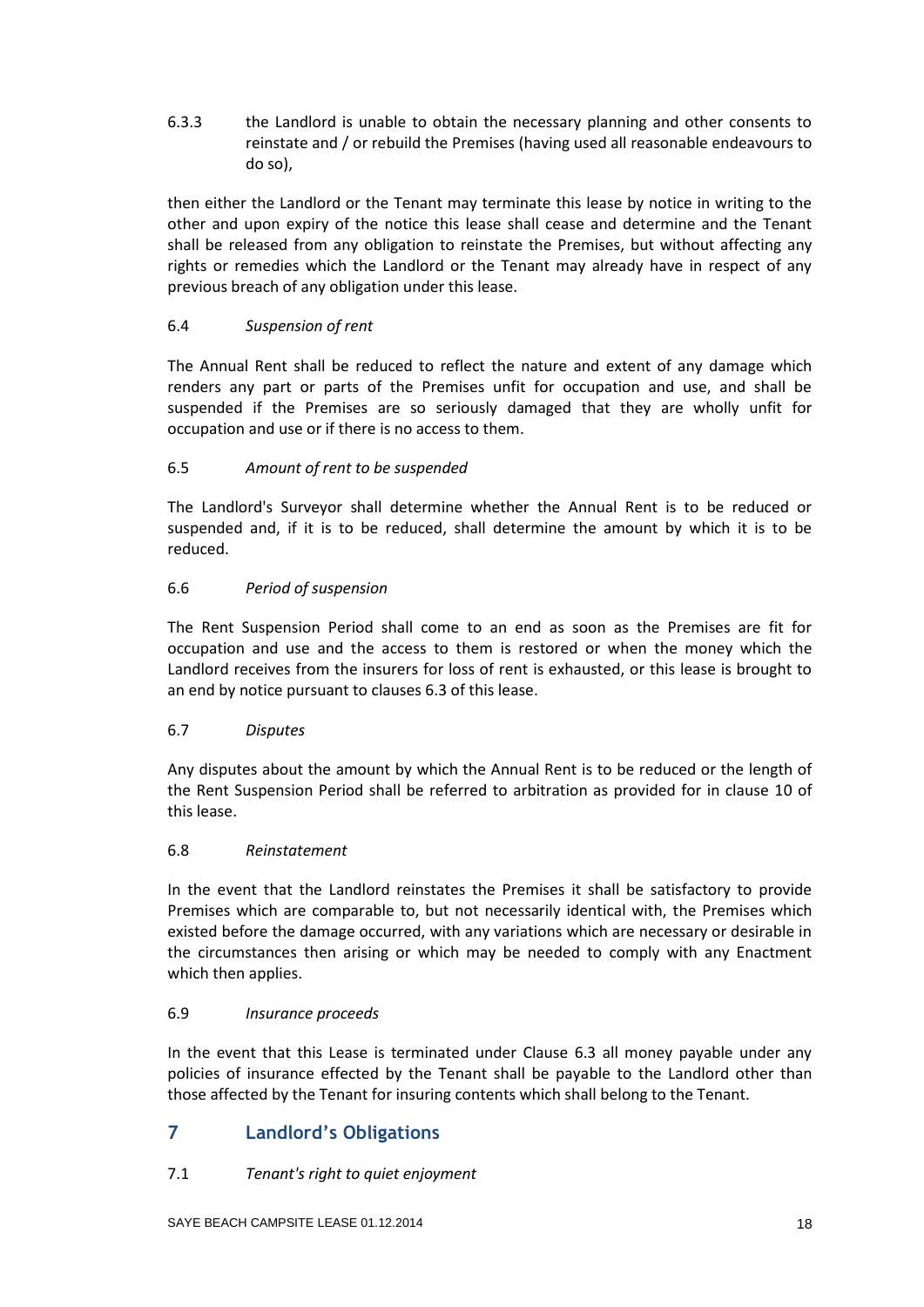If the Tenant pays the rent reserved by and complies with all its other obligations under this lease, the Landlord will allow the Tenant to utilise the Premises without any interruption or disturbance from the Landlord or from anyone lawfully claiming through, under or in trust for it.

## 7.2 *Repair*

The Landlord shall keep the exterior and the structures (including main walls, foundations roof and the Service Media) of all of the Premises, and the fixtures and fittings in the toilet and shower blocks and in the multi-purpose cabin in good and substantial repair and condition, except where they have been damaged by an Insured Risk, in which case the Landlord shall undertake the obligations set out in clauses 5.10 and 6.2 of this lease. The Tenant shall report any maintenance requirements to the Landlord as they occur.

## 7.3 *Grounds*

The Landlord shall have responsibility for:

- Grass cutting of the site;
- Tree planting;
- Destruction of bracken/noxious weeds etc;
- Filling of holes created by rabbits;
- Hedges, fencing and gates;
- Children's play area and equipment (including insurance cover);
- Emptying of the cesspit.

# 7.4 Repair of Plant

The Landlord shall keep all Plant properly maintained and in good working order and for that purpose to employ reputable contractors for the regular periodic inspection and maintenance of them and to renew all working and other parts as and when necessary or when recommended by those contractors.

# 7.5 *Refuse*

The Landlord shall arrange collection and disposal of refuse at regular intervals.

7.6 Breaches

# 7.6.1 *To remedy breaches*

The Landlord shall remedy any breach of any of its obligations under this lease within such period as the Tenant and Landlord both acting reasonably agree and which the Tenant specify by notice in writing to Landlord or sooner if urgent action is required. If the Landlord does not comply with that notice, the Tenant shall have the right:

(a) to claim from the Landlord for loss of earnings or any additional costs incurred as a result of the breach or breaches;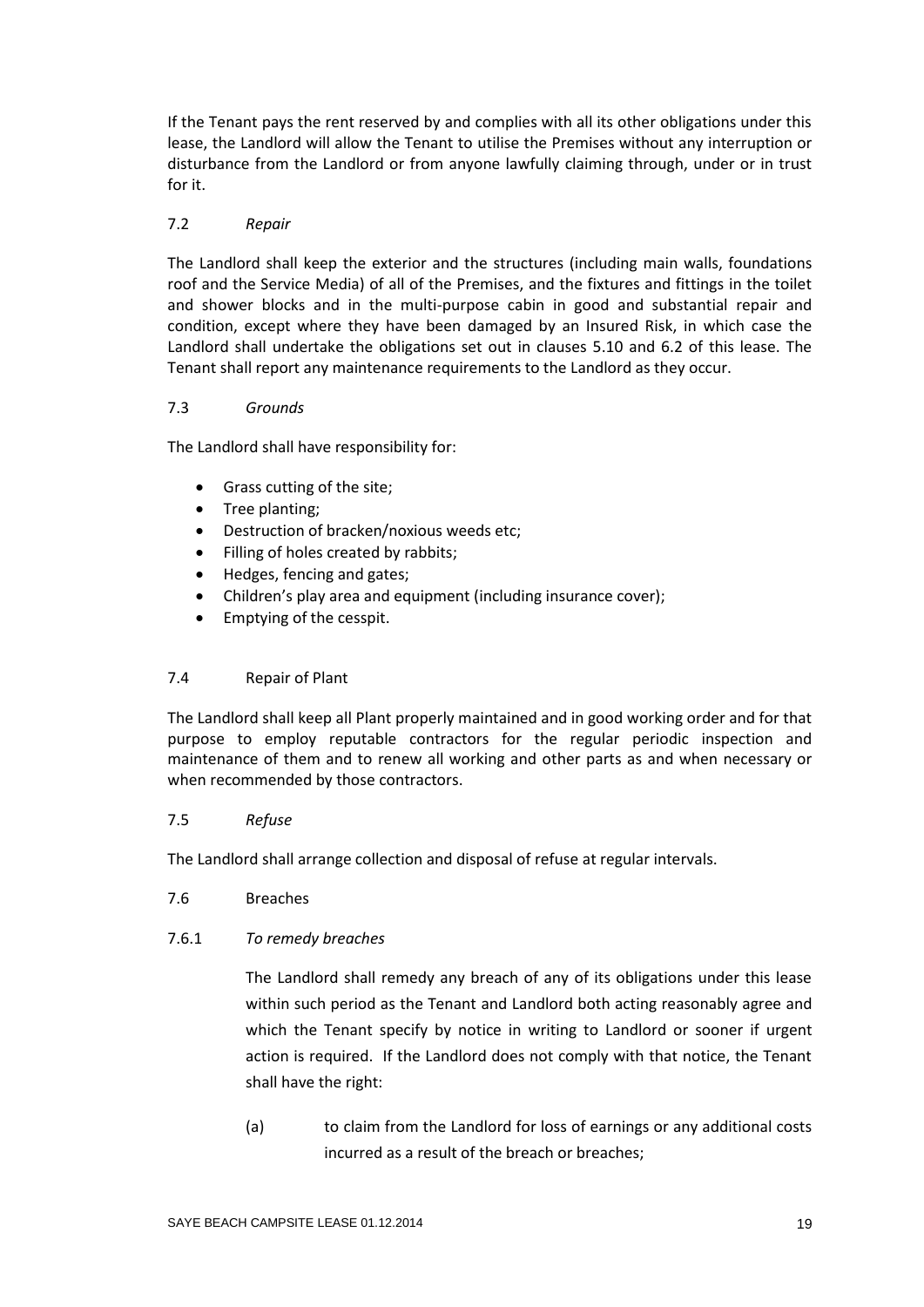- (b) to claim for a suspension of or reduction in rent for the period of time that the breach or breaches cover;
- (b) to remedy the breach itself; and
- (c) to recover the cost of so doing from the Landlord on demand.

## 7.6.2 *Repair Notices*

- (a) As soon as practicable to undertake work as required by a Repairs Notice.
- (b) If within one month of the service of a Repairs Notice the Landlord shall not have commenced and be proceeding diligently with the execution of the work referred to in the Repairs Notice or shall fail to complete the work within three months or if in the Tenant's reasonable opinion the Landlord is unlikely to have completed the work within such period to:
	- (i) allow the Tenant to execute such works as may be necessary to comply with the Repairs Notice and
	- (ii) pay to the Tenant the proper and reasonable cost of so doing and all expenses properly and reasonably incurred by the Tenant (including all legal costs and Surveyor's fees) within 10 working days of a written demand.

### 7.7 *Tenant's costs*

The Landlord shall pay and indemnify the Tenant against all costs, charges, fees, disbursements and expenses arising out of or, where appropriate, in contemplation of:

- 7.7.1 the preparation and service of any schedule of dilapidations or Repairs Notice occurring during the term and served at any time during the term or no more than six months after the determination of it;
- 7.7.2 any reasonable and proper action taken by the Tenant to enforce any obligation or rectify any breach of this lease.

### 7.8 *Indemnity*

The Landlord shall indemnify the Tenant against all claims and demands made, all proceedings brought and all costs, damages, expenses, losses and liability arising directly or indirectly from any act, default, negligence or omission of the Landlord and/or any breach by the Landlord of any of the provisions of this lease.

# **8 Forfeiture**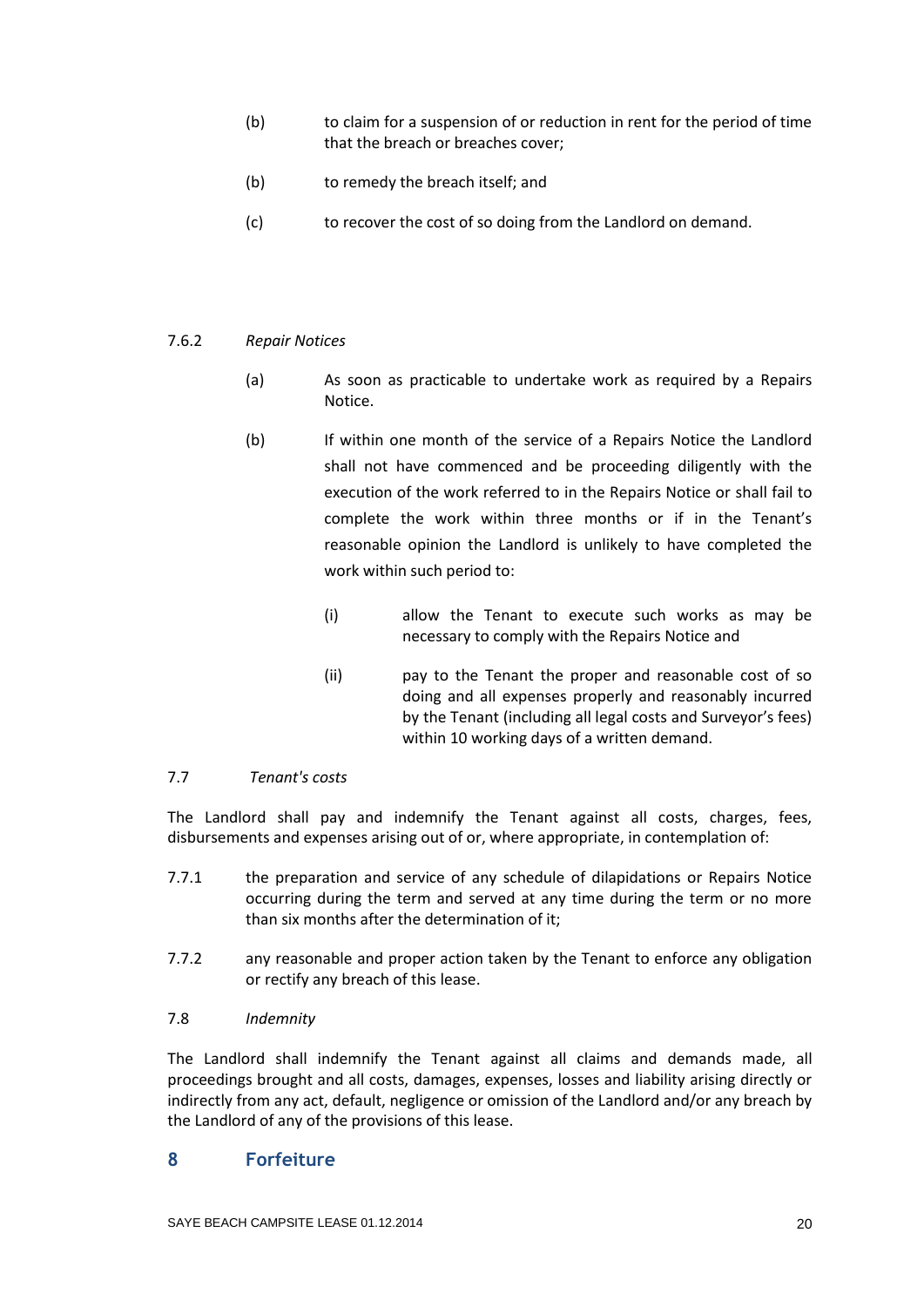## 8.1 *Landlord's right of re-entry*

If and whenever during the Term:

- 8.1.1 The rent reserved by this Lease or any part of it is in arrear and unpaid for twenty one days after it shall have become due whether legally demanded or not (except where rent is unpaid solely as a result of an error by the Tenant's bank in making a payment under a banker's order and the tenant pays the rent promptly on being notified of the non-payment) or
- 8.1.2 the Tenant is in breach of any of their obligations under this lease; or
- 8.1.3 the Tenant goes into voluntary or compulsory liquidation (except for a voluntary liquidation for the purposes of amalgamation or reconstruction only) or
- 8.1.4 the Tenant is declared "en desastre" or bankrupt or have preliminary vesting order made in respect of its property or
- 8.1.5 the Tenant enters into any composition with creditors or scheme of arrangement or
- 8.1.6 the Tenant has distress or execution levied on its goods,

then it shall be lawful for the Landlord at any time subsequently to re-enter upon the Premises or any part of it in the name of the whole and in that event this lease shall absolutely determine, but without prejudice to any right of action of the Landlord against the Tenant or the Tenant against the Landlord in respect of any antecedent breach by the other party of any covenant or other term of this lease.

# **9 Agreements and Declarations**

# 9.1 *Covenants to remain in force*

The Tenant's obligations under this lease shall not be affected by any temporary waiver or release of them by the Landlord.

# 9.2 *Demands for and acceptance of rent*

The Tenant shall not be entitled to raise by way of defence in relation to any breach of this lease any demand by the Landlord for or acceptance of rent, even though the Landlord or its agents knew about or should have recognised the existence of that breach at the time when the rent was demanded or accepted.

# 9.3 *Exclusion of liability for accidents etc*

The Landlord shall not be responsible to the Tenant or to any other person for any accident or injury suffered or for any damage to or loss of any goods or property sustained on the Premises unless the accident or injury suffered or the damage or loss sustained is caused by the negligence of the Landlord or any employee of the Landlord.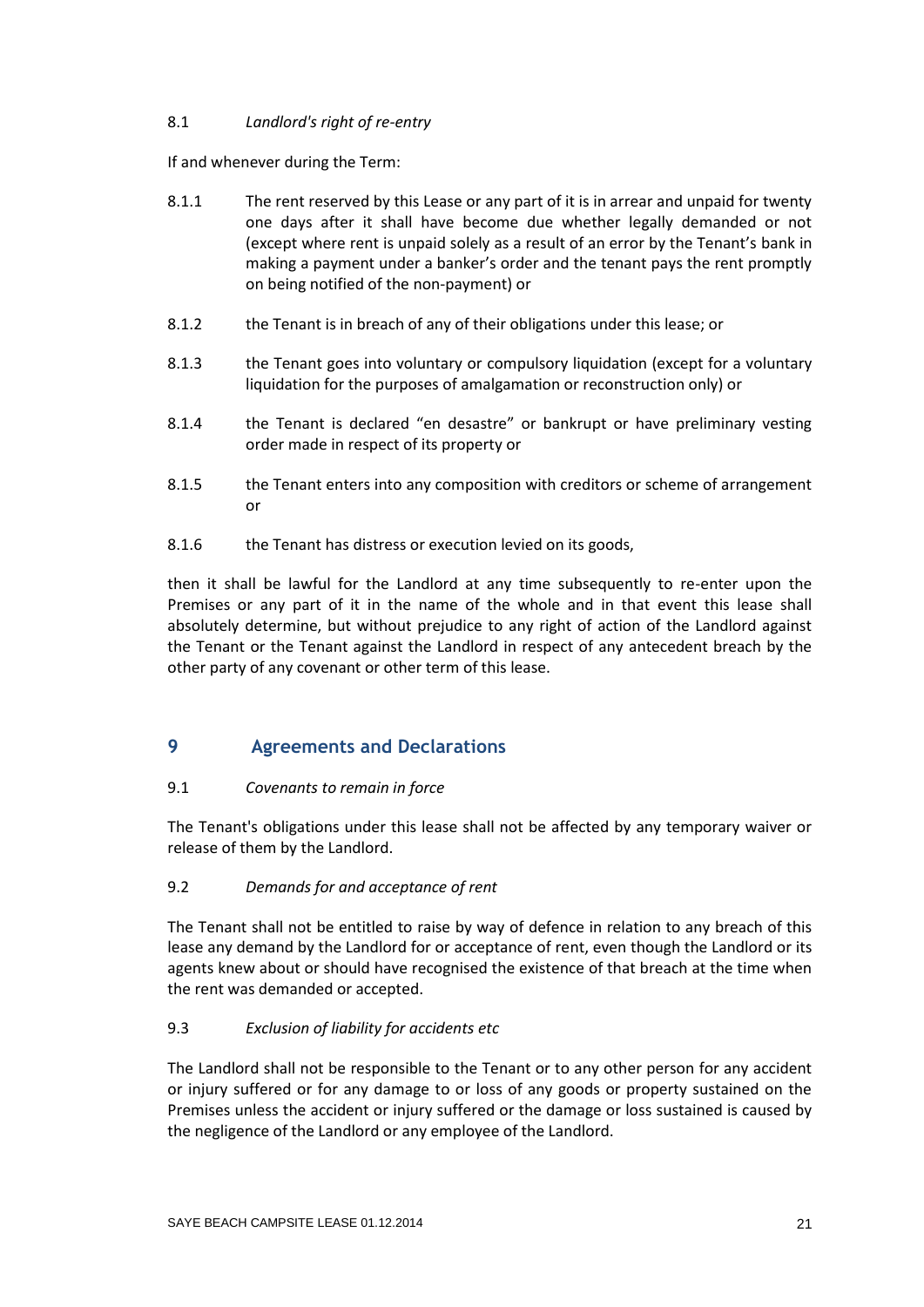## 9.4 *No planning warranty*

Nothing in this lease or in any consent or approval granted under it shall be treated as an express or implied warranty as to the lawfulness of any use or development under the Planning Legislation.

## 9. 5 Service o*f notices*

Any notice to be served hereunder shall be validly served on: -

- 9.5.1 the Tenant if addressed to the Tenant, and, as the case may be, left at or sent by recorded delivery post to the Premises;
- 9.5.2 the Landlord if addressed to the Landlord and left at or sent by recorded delivery post to the Landlord at Island Hall St Anne Alderney GY9 3AA marked for the attention of The Chief Executive;

and any notice sent by post shall be deemed to have been given two Working Days following posting.

## 9.6 *Severability*

Each of the provisions of this lease is severable from the others. Any provision that is illegal, invalid or unenforceable shall be severed from the others without affecting or impairing the remainder of this lease.

## 9.7 *Landlord as Governing Body*

Nothing contained or implied in this Lease will prejudice or affect any of the rights, powers or duties of the States of Alderney as governing body and all such rights, powers and duties will in regard to the Premises be enforceable and exercisable by the States of Alderney as fully and freely as if it were not the owner of the Premises and this Lease had not been executed and any consent approval, agreement release or waiver given by or under this Lease shall operate only in the capacity of the States of Alderney as Landlord of the Premises only and not as governing body and shall not operate as a consent, approval, agreement, release or waiver in respect of any requirement under any Enactment.

### 9.8 *Registration on the registered titles*

Either party may apply to the Land Registry to register the particulars of this lease on the registered title of the Premises.

# **10. Disputes**

Except where its expressly provided by this lease to the contrary, should any dispute arise between the parties hereto regarding any matter concerning this lease that dispute shall be referred to a single arbitrator appointed by the President of the Royal Institution of Chartered Surveyors and on any such referral the provisions of the Arbitration (Guernsey) Law 1982, shall apply to that arbitration.

# **11. Termination**

Either the Landlord or the Tenant may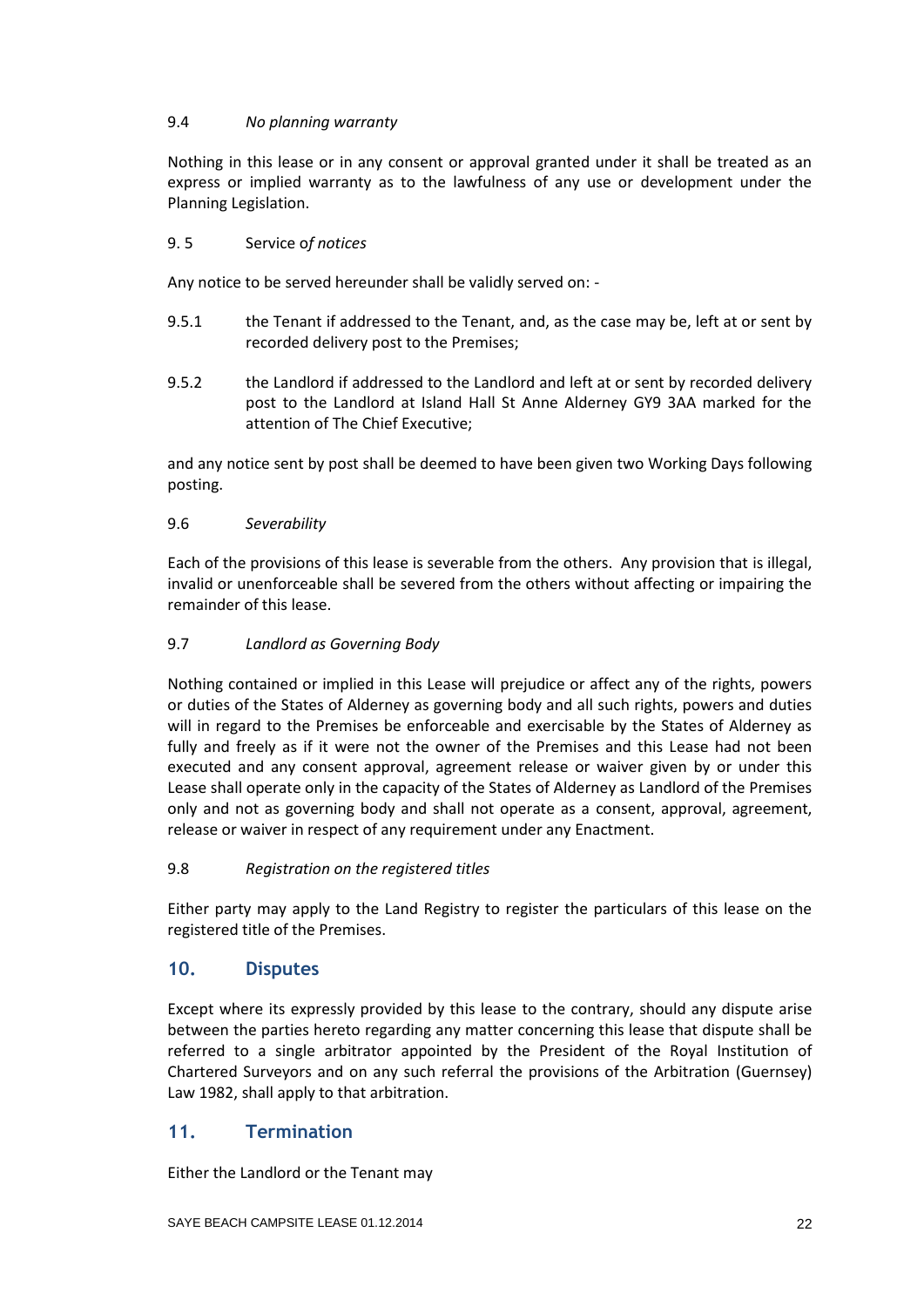- (a) give not less than 120 days written notice to the Landlord (or Tenant) to terminate this Lease;
- (b) in the event that notice is given this lease shall come to an end on the relevant date;
- (c) but termination shall be without prejudice to the rights of either party in relation to any continuing obligation under this lease or any breach of this lease which has arisen prior to the relevant date.

## **12. Governing Law and Jurisdiction**

This lease is subject to the Law of Alderney and (subject to Clause 10) the exclusive jurisdiction of the Court of Alderney and the Landlord and the Tenant irrevocably and unconditionally submit to the jurisdiction of the Court of Alderney and agree and declare that its address for service of all proceedings and notices are those contained in this lease unless such alternative address has been notified in writing.

The parties have executed this lease on the date set out on page 1.

# **Schedule 1**

## Rights Granted

- 1. The free passage of Services through any Service Media running through or under the any adjoining or neighbouring premises of the Landlord and the right to enter onto those adjoining premises at all reasonable times upon reasonable prior notice (except in an emergency) and subject to complying with any reasonable condition imposed by the Landlord in allowing access, for the purposes of carrying out any of the obligations of the Tenant in this Lease which cannot be carried out from within the boundaries of the Premises.
- 2. The right of support and protection for the Premises from the adjoining or neighbouring property of the Landlord (if any)
- 3. A Right of Way (if necessary) over such part of the Landlords adjoining property (if any) so as to provide a means of access and egress to the Premises

# **Schedule 2**

### Rights Reserved

1. The free passage of Services through any Service Media running through or under the Premises and the right to make connections with the Service Media and to enter the Premises at all reasonable times upon reasonable prior notice (except in an emergency) for the purposes of making connections with cleaning, repairing and inspecting the Service Media.